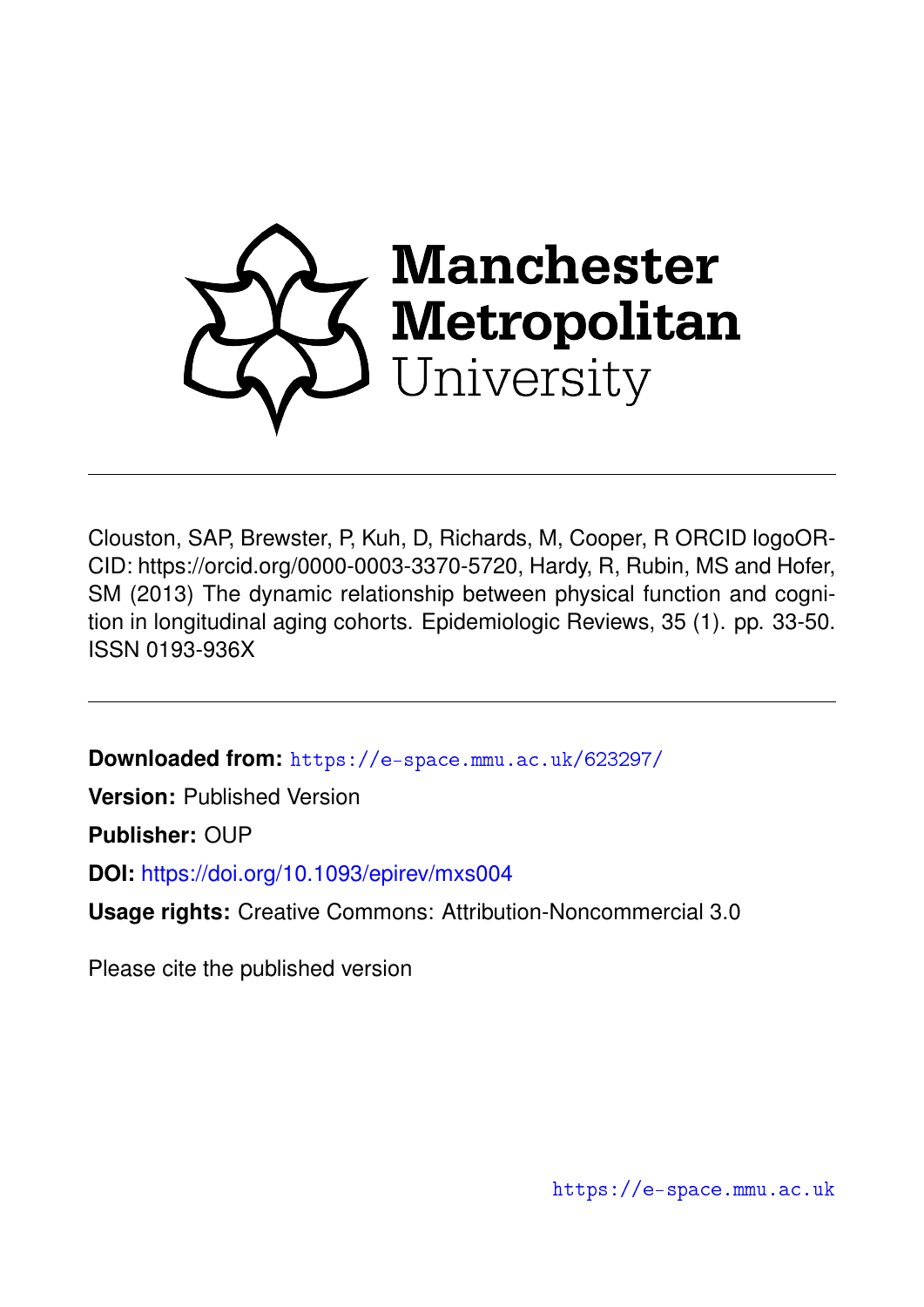© The Author 2013. Published by Oxford University Press on behalf of the Johns Hopkins Bloomberg School of Public Health. This is an Open Access article distributed under the terms of the Creative Commons Attribution Non-Commercial License (http://creativecommons. org/licenses/by-nc/3.0), which permits unrestricted reuse, distribution, and reproduction in any medium, provided the original work is properly cited.

Vol. 35, 2013 DOI: 10.1093/epirev/mxs004 Advance Access publication: January 24, 2013

# The Dynamic Relationship Between Physical Function and Cognition in Longitudinal Aging Cohorts

## Sean A. P. Clouston\*, Paul Brewster, Diana Kuh, Marcus Richards, Rachel Cooper, Rebecca Hardy, Marcie S. Rubin, and Scott M. Hofer

\* Correspondence to Dr. Sean A. P. Clouston, Department of Psychology, Faculty of Social Sciences, University of Victoria, 3800 Finnerty Road, Victoria, British Columbia V8P 5C2, Canada (e-mail: saclous@uvic.ca).

Accepted for publication October 2, 2012.

On average, older people remember less and walk more slowly than do younger persons. Some researchers argue that this is due in part to a common biologic process underlying age-related declines in both physical and cognitive functioning. Only recently have longitudinal data become available for analyzing this claim. We conducted a systematic review of English-language research published between 2000 and 2011 to evaluate the relations between rates of change in physical and cognitive functioning in older cohorts. Physical functioning was assessed using objective measures: walking speed, grip strength, chair rise time, flamingo stand time, and summary measures of physical functioning. Cognition was measured using mental state examinations, fluid cognition, and diagnosis of impairment. Results depended on measurement type: Change in grip strength was more strongly correlated with mental state, while change in walking speed was more strongly correlated with change in fluid cognition. Examining physical and cognitive functioning can help clinicians and researchers to better identify individuals and groups that are aging differently and at different rates. In future research, investigators should consider the importance of identifying different patterns and rates of decline, examine relations between more diverse types of measures, and analyze the order in which age-related declines occur.

aging; cognition; correlated change; longitudinal analysis; meta-analysis; physical functioning; systematic review

Abbreviations: APOE4, apolipoprotein E  $\varepsilon$ 4 allele; CI, confidence interval; HR, hazard ratio; MMSE, Mini-Mental State Examination; MSE, mental state examination; OR, odds ratio; SEP, socioeconomic position.

On average, older people walk more slowly, have less muscle strength, have poorer memory and reasoning abilities, and are slower to respond on speeded cognitive tasks relative to younger adults and to themselves when they were younger. Physical and cognitive functioning are both indicators of biologic aging—the progressive generalized impairment of functioning that occurs when people grow older. The aging process is often characterized by a loss of adaptive response to life challenges and an increasing vulnerability to pathology (i.e., aging-associated diseases) and functional limitations. With respect to cognition, fluid cognition (the ability to learn new processes and form new memories) has been shown to decline from midlife onwards as a result of normal aging  $(1, 2)$  $(1, 2)$  $(1, 2)$  $(1, 2)$ , while cognitive decline of functional or clinical significance (including diagnosis of dementia or Alzheimer's disease) is generally not detected until much later in life, often as a result of

significant neurologic morbidity (such as cerebrovascular disease) [\(3](#page-16-0)). Age-related declines in physical function are also observed even in the absence of disease from midlife onwards as a result of normative age-related changes in the musculoskeletal system and other body systems on which these measures depend ([4](#page-16-0)). Given that changes in cognitive and physical functioning probably result from interactions among aging and disease, their effects may not be fully distinguishable ([5\)](#page-16-0). As people age, some individuals experience abnormal declines in physical and cognitive functioning that increase their risk of dependence and premature death [\(6](#page-16-0)–[9](#page-16-0)). There are, however, remarkable individual differences in rates of age-associated decline and in the age at which these declines begin to accelerate.

Although changes in physical and cognitive functioning are almost universal in older adulthood, there is debate in the literature regarding the nature and degree of interdependency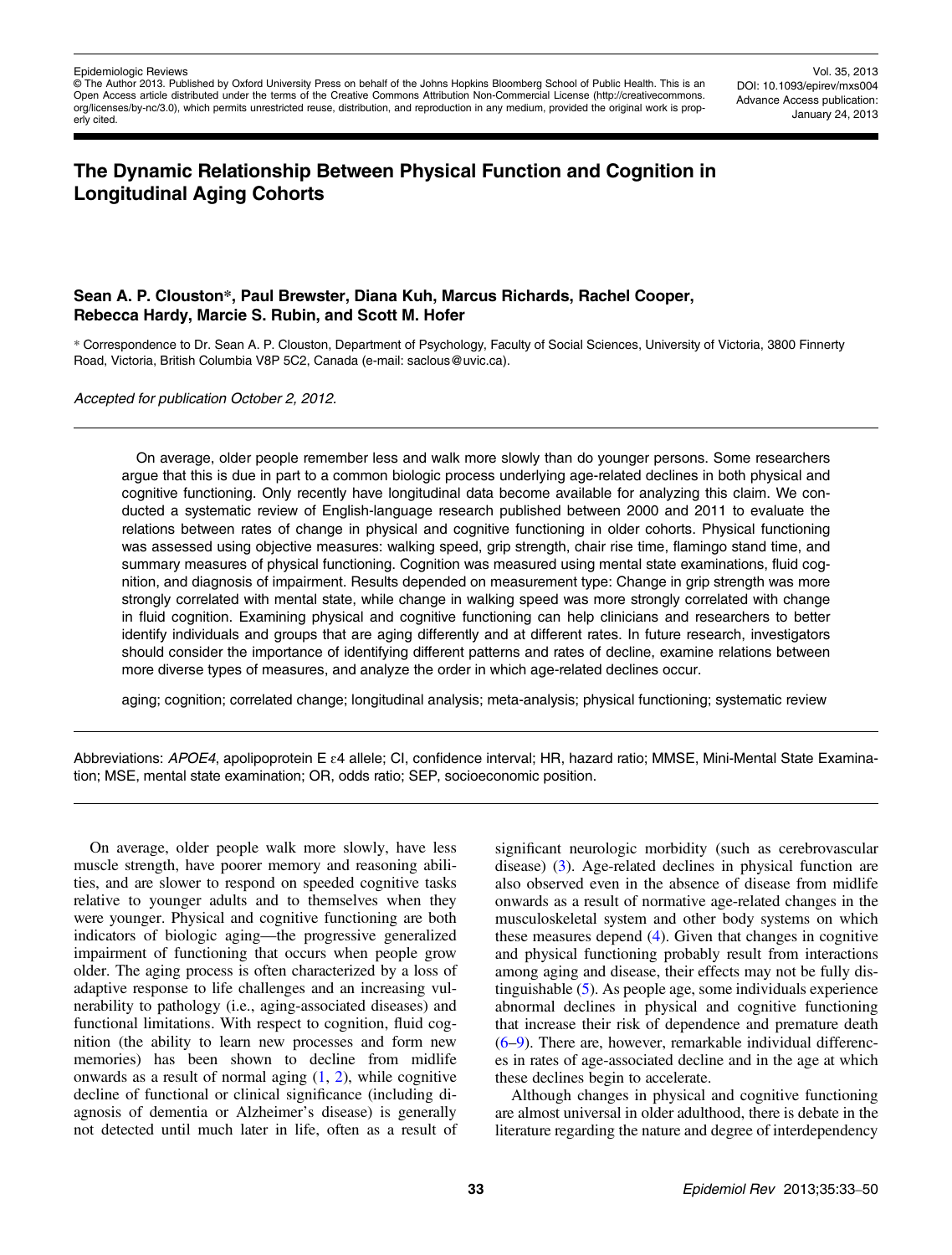across these domains and whether a common causal mechanism is responsible for declines in both. On the basis of cross-sectional evidence, Christensen et al. (10) found the link between age-related differences across physical and cognitive domains to be very strong, with the suggestion that declines in both domains are driven by a unifying process. A common causal account of aging has been that the process operates at various levels, from brain circuitry [\(11](#page-16-0)) and brain pathology ([12\)](#page-16-0) to the loss of molecular fidelity [\(13](#page-16-0)). However, as noted, evidence for this "common cause" hypothesis relies primarily on cross-sectional studies, with the problematic assumption that between-person age differences provide valid proxy estimates for within-person aging-related change. Highlighting the confounding created by age heterogeneity, Hofer et al. [\(14](#page-16-0), [15](#page-16-0)) argued that longitudinal data are necessary for rigorously examining multivariate associations among aging-associated outcomes. To date, a relatively few studies, differing in design, measurement, and statistical analyses, have examined longitudinal associations between physical and cognitive functioning.

We systematically reviewed longitudinal studies that investigated the association between objective measures of physical and cognitive functioning in general communitydwelling population samples aged 40 years or older. In this paper, we focus on the relation between individual differences in physical and cognitive functioning both at baseline (intercepts) and over time (slopes). We performed randomeffects meta-analyses of published data to obtain estimates of the interdependency between changes in physical and cognitive functioning. We also examined the degree to which sex, type of measurement (e.g., grip strength, walking speed, executive functioning, verbal memory), heterogeneity in samples (e.g., length of follow-up, age) or measurement, and geographic region modified these relations. To our knowledge, this is the first systematic review of the longitudinal association between changes in physical functioning and cognitive functioning.

## MATERIALS AND METHODS

We used the PRISMA statement (Preferred Reporting Items for Systematic Reviews and Meta-Analyses) to create the protocol for this systematic review  $(16)$ . A comprehensive literature search for studies that longitudinally examined the association between physical change and cognitive change in older adulthood was performed using PubMed, Web of Science, and PsycINFO from January 2000 to October 2011 (Figure 1). This study follows up on a previous literature review (published in 2003), which highlighted the need for this form of research  $(14)$  $(14)$ . After the previous review, the number of longitudinal studies rose substantially. The search strategy focused on 3 key elements: physical functioning, cognitive functioning, and older adult populations. Only English-language papers were reviewed.

#### Eligibility criteria

We included human studies that 1) used data drawn from community-dwelling population samples aged 40 years or older, 2) analyzed individual-level data, 3) included



Figure 1. Strategy used to select recently published articles (2000–2011) for a review of the relations between rates of change in physical functioning and cognitive functioning in community-dwelling population samples aged ≥40 years.

objective measurements of both physical and cognitive functioning, 4) measured explanatory factors coincident with or prior to the outcome factors, 5) reported effect estimates of the association between physical and cognitive functioning, and 6) included longitudinal information about physical functioning and/or cognition. We excluded studies in which 1) the outcome was assessed in childhood or early adulthood, 2) data were derived from animal models, 3) original data were not reported (e.g., review articles), and 4) data from clinical samples were reported. Finally, we excluded intervention studies (where the physical or cognitive variable was manipulated).

#### Study selection and data collection

Three authors independently reviewed the resultant list of unique citations to assess eligibility for inclusion; of the original 3,070 citations, they identified 72 candidates eligible for review. Of these, 36 were included in the final analysis, with most of the excluded studies  $(n = 24)$  having failed to use appropriate (objective) measures (Figure 1). We used a standardized form to extract data from our final sample  $(n = 36)$ . Included in the form was information related to study design (waves of data collection, years between measurements, total time between baseline and final follow-up, response rate, study exclusion criteria, variables used); sample characteristics (mean sample age, sex distribution, community vs. institutional setting, geographic region); measurements (tools employed for objective measurement of physical and cognitive functioning); and statistical methods (analytical approach, covariates, effects, and fully adjusted estimates of the statistical significance and reliability of study estimates). We did not formally assess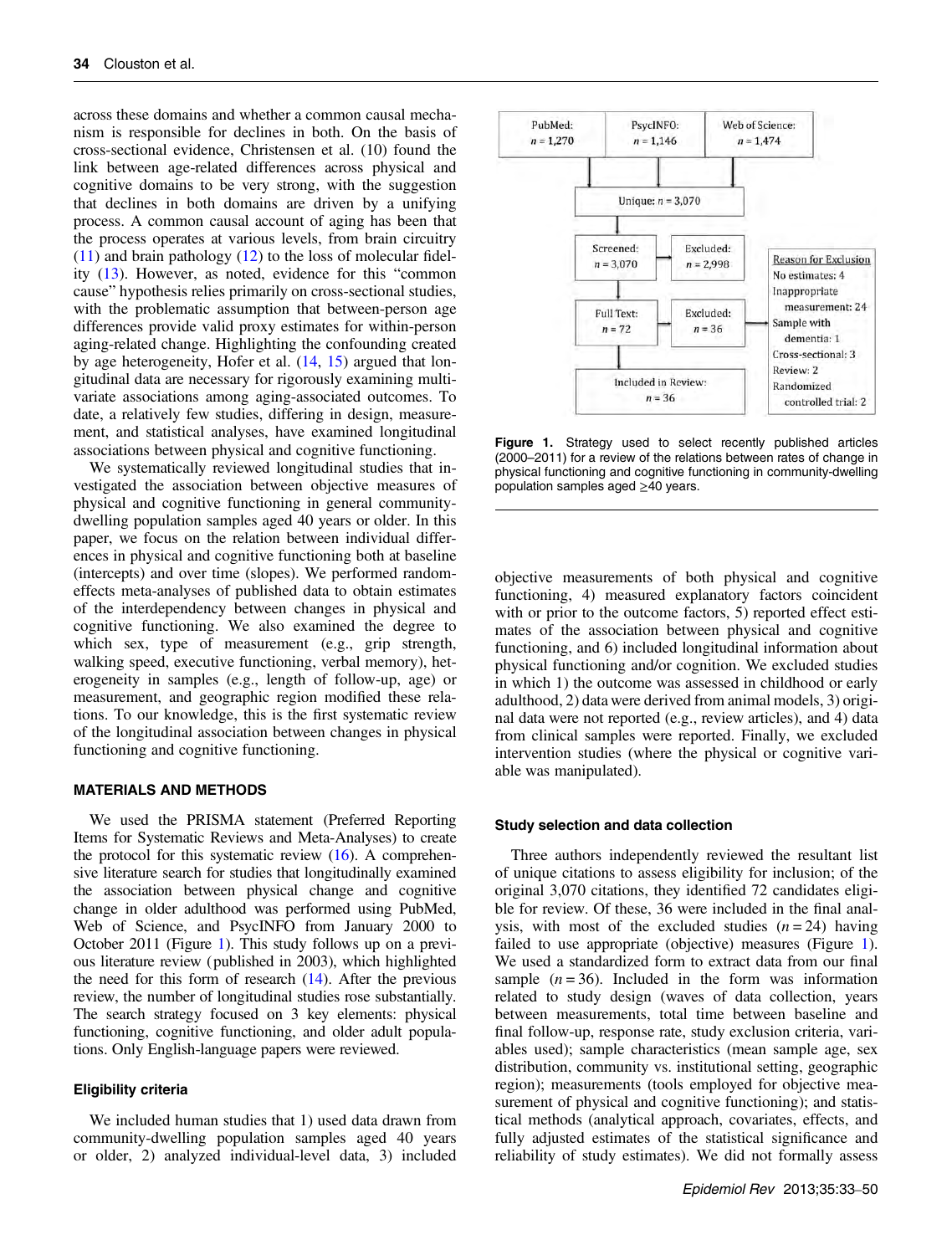study quality because, unlike the case with randomized controlled trials, validated quality criteria were not available [\(17\)](#page-16-0). However, in meeting our inclusion criteria, all included studies were considered to be adequately methodologically rigorous. Information was gathered from tables and figures as well as the text of manuscripts. When the reviewers disagreed with regard to the extracted models and details of performance (approximately 5% of studies at each stage of analysis), consensus was reached through discussion.

### Data analysis

Three types of associations characterize most relations examined in these studies: 1) cross-sectional (betweenperson differences), 2) effects of baseline characteristics in one outcome on change in another (baseline effects on within-person change), and 3) change in one form of functioning regressed or correlated with change in the other (correlated within-person change). Studies not conforming to one of these 3 types tended to be unique and are discussed at greater length in the Results section. In studies modeling the relation of baseline characteristics with change ( point 2 above), we employed 2 approaches: 1) using follow-up observations indicating observed declines (for which we present beta coefficients) and 2) using later diagnosis (of dementia or physical impairment) to infer decline (with results presented as hazard ratios).

A pooled estimate of the association between each measure of physical functioning and cognitive functioning was calculated using meta-analytic techniques for regression coefficients, odds ratios, and risk ratios. Estimates and 95% confidence intervals are presented.  $I^2$  was used to evaluate the percentage of total variation that was due to between-study heterogeneity. Because of small sample sizes, we used  $\alpha = 0.10$  to designate statistical significance. To maintain sample comparability, we reduced heterogeneity in 2 ways: first by separating fundamentally different types of analysis and then by standardizing the estimates (for which we present standardized beta coefficients).

Heterogeneity between studies may be due to variation in the explanatory or outcome measures, the age and sex of participants, the number of and time interval between follow-up assessments, geographic region, apolipoprotein E ɛ4 allele (APOE4) status, and age. When possible, we analyzed the roles of these sources of heterogeneity in explaining differences in results by means of subgroup analysis. We analyzed publication bias using funnel plots, which showed no evidence for publication bias in any of the risk estimates, intercepts, or slope estimates. All analyses were performed using Stata 11/IC (StataCorp LP, College Station, Texas); graphics were created using Excel (Microsoft Corporation, Seattle, Washington).

#### RESULTS

#### Study characteristics

The samples included in these analyses (see Table [1\)](#page-4-0) varied substantially from studies with small numbers of homogeneous participants (minimum  $n = 60$ ) to larger samples

that were heterogeneous in terms of age, geography, genetics, and culture (maximum  $n = 17,333$ ). The shortest follow-up time was 1 year, the longest 20; and the ages of the subjects ranged from 41 years to over 100 years. The samples were concentrated in the United States  $(n = 20)$  and continental Europe  $(n = 9)$ , with the remaining studies observing respondents in the United Kingdom  $(n = 3)$ , Canada  $(n=2)$ , Australia  $(n=1)$ , and Hong Kong  $(n=1)$ . One-fifth of the studies were sex-homogeneous, and four-fifths were age-heterogeneous (defined as an age range greater than 9 years or a standard deviation greater than 3 years). Baseline response rates ranged from 47% to 91%; however, only 41% of the published articles reported this statistic. When it was reported, retention was good, with 46% to 80% of the sample being retained between waves; however, only 24% of the articles reported this statistic. Only 22% of study investigators used methods to reduce bias from missing data; the rest either did not report how they dealt with missing data or excluded persons with missing data from the analysis. When it was discussed, most of the attrition tended to be due to mortality.

Physical and cognitive functioning were examined as study outcomes and main independent variables. Most studies (78%) used cognition as the main outcome; fewer (35%) used physical functioning as an outcome of interest (14% estimated both directions). Forty-three percent of studies included some estimate of the risk of cognitive impairment (including Alzheimer's disease), while 68% estimated changes in cognition or physical functioning.

## Measures of physical and cognitive functioning

Physical functioning was measured using a variety of indicators, including grip strength (51% of studies), walking speed (54%), chair stands (22%), flamingo stand times (22%), and lung function (14%). Eleven percent used composite scores, and 41% analyzed more than one measure of physical functioning—for example, muscle strength (axial strength; arm and leg abduction, flexion, and extension; grip and pinch strength  $(18)$  $(18)$  or lower extremity function (flamingo stands, chair stands, and walking speed ([19](#page-16-0))). Three studies used these objective measures to code physical impairment, defined alternatively as loss of ambulation, mobility impairment, and motor performance decline.

In assessing cognition, researchers used measures of fluid cognition, measures of crystallized cognition, and mental state examinations (MSEs). In some cases, MSEs were further used in combination with administrative data to indicate mild cognitive impairment and other clinical diagnostic outcomes, including dementia or Alzheimer's disease ([3\)](#page-16-0). Cognition was measured using MSEs 46% of the time, fluid cognition 43% of the time, and diagnostic measures of cognition 27% of the time. A variety of tests were used as indicators of fluid cognition, including verbal recall, letter cancellation, Raven's Progressive Matrices (Harcourt Assessment, Inc., San Antonio, Texas), processing speed, executive function, etc. When measuring fluid cognition, researchers used a vast array of measures; these were included either as single indicators or as part of a global measure of cognition. Most studies included only 1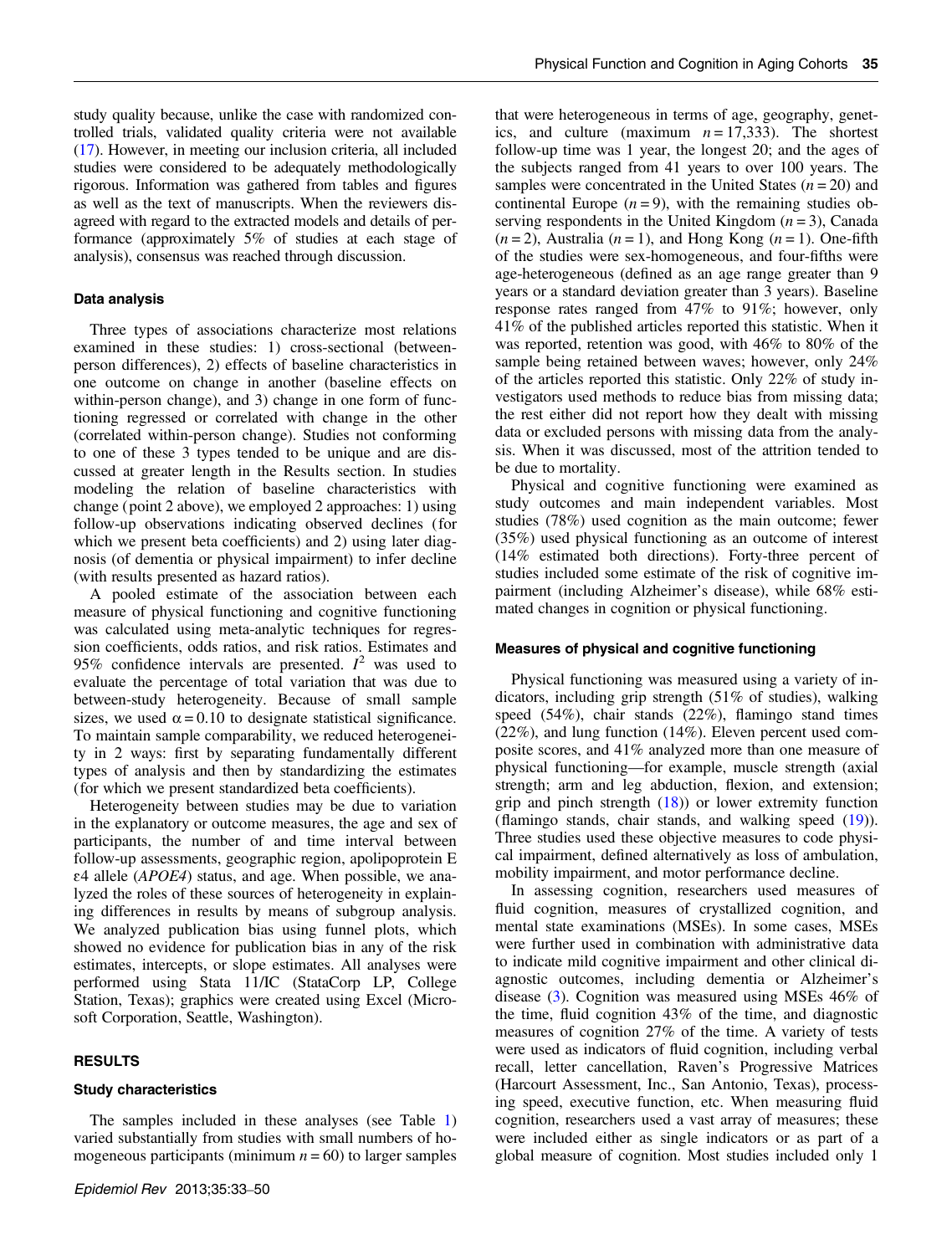| First Author,<br>Year<br>(Reference No.) | Region                                  | Study                                                       | No. of<br><b>Participants</b> | %<br><b>Male</b> | Length<br>of<br><b>Follow-</b><br>up,<br>years | <b>Baseline</b><br>Age<br>Range,<br>years | <b>Cognitive Measure</b>                | <b>Physical Measure</b>                          | <b>Main Result</b>                                                                                                                                                                                                                                                                      |
|------------------------------------------|-----------------------------------------|-------------------------------------------------------------|-------------------------------|------------------|------------------------------------------------|-------------------------------------------|-----------------------------------------|--------------------------------------------------|-----------------------------------------------------------------------------------------------------------------------------------------------------------------------------------------------------------------------------------------------------------------------------------------|
| Abbott,<br>2004 (49)                     | Hawaii, United<br><b>States</b>         | Honolulu Heart<br>Program                                   | 2,257                         | 100              | $\overline{7}$                                 | $71 - 93$                                 | Diagnostic criteria                     | Walking speed                                    | Incidence of dementia was<br>higher in persons who<br>walked 10 feet (3 m) in 6<br>seconds or more relative to<br>those who walked 10 feet in<br>3 seconds or less.                                                                                                                     |
| Aichberger,<br>2010 (25)                 | Europe (EU<br>countries)                | Survey of Health,<br>Ageing, and<br>Retirement in<br>Europe | 17,333                        | 46               | 2.5                                            | >50                                       | Fluid cognition                         | Grip strength                                    | Grip strength at baseline was<br>correlated with baseline<br>fluid cognition but not<br>change in fluid cognition.                                                                                                                                                                      |
| Alfaro-Acha,<br>2006 (37)                | Southwestern<br>United<br><b>States</b> | <b>Hispanic EPESE</b>                                       | 2,160                         | 43               | 7                                              | >65                                       | <b>MSEs</b>                             | Grip strength                                    | Lower grip strength predicted<br>significant declines in<br>mental state.                                                                                                                                                                                                               |
| Alfaro-Acha.<br>2007 (52)                | Southwestern<br>United<br><b>States</b> | <b>Hispanic EPESE</b>                                       | 2,070                         | 43               | 8                                              | $\geq 65$                                 | <b>MSEs</b>                             | Walking speed                                    | Slow walkers were more likely<br>to experience greater<br>decline in mental state over<br>7 years, but walking speed<br>was not correlated with<br>mental state at baseline.                                                                                                            |
| Atkinson.<br>2007 (54)                   | Southeastern<br>United<br><b>States</b> | <b>Health ABC Study</b>                                     | 2.341                         | 48               | 3                                              | $65 - 80$                                 | <b>MSEs</b>                             | Walking speed, grip<br>strength,<br>chair stands | Mental state was correlated<br>with increased decline in<br>walking speed. The effect<br>was much reduced when<br>vascular risk factors were<br>included in the model.                                                                                                                  |
| Atkinson,<br>2010 (32)                   | <b>United States</b>                    | Women's Health<br><b>Initiative Memory</b><br>Study         | 1.793                         | $\Omega$         | 6                                              | $70 - 79$                                 | MSEs, fluid cognition                   | Walking speed                                    | Mental state and fluid<br>cognition at baseline were<br>associated with changes in<br>physical functioning.<br>Physical function at<br>baseline was not<br>associated with changes in<br>cognition. Changes in<br>cognition were associated<br>with changes in physical<br>functioning. |
| Auyeung,<br>2011 (31)                    | Hong Kong                               | Chinese University of<br>Hong Kong Study                    | 2,737                         | 55               | 4                                              | >65                                       | MSEs, diagnostic<br>criteria            | Grip strength                                    | Weaker grip strength was<br>correlated with declines in<br>mental state. Muscle<br>strength was associated<br>with slowed global cognitive<br>decline and decreased<br>diagnostic risk.                                                                                                 |
| <b>Boyle, 2009</b><br>(18)               | Midwestern<br>United<br><b>States</b>   | Rush Memory and<br><b>Aging Study</b>                       | 970                           | 25               | 3.6                                            | $54 - 100$                                | Fluid cognition,<br>diagnostic criteria | Grip strength, muscle<br>strength                | Muscle strength was<br>associated with risk of mild<br>cognitive impairment.                                                                                                                                                                                                            |

<span id="page-4-0"></span>Table 1. Characteristics of Studies<sup>a</sup> Included in a Review of the Relations Between Rates of Change in Physical and Cognitive Functioning in Older Adults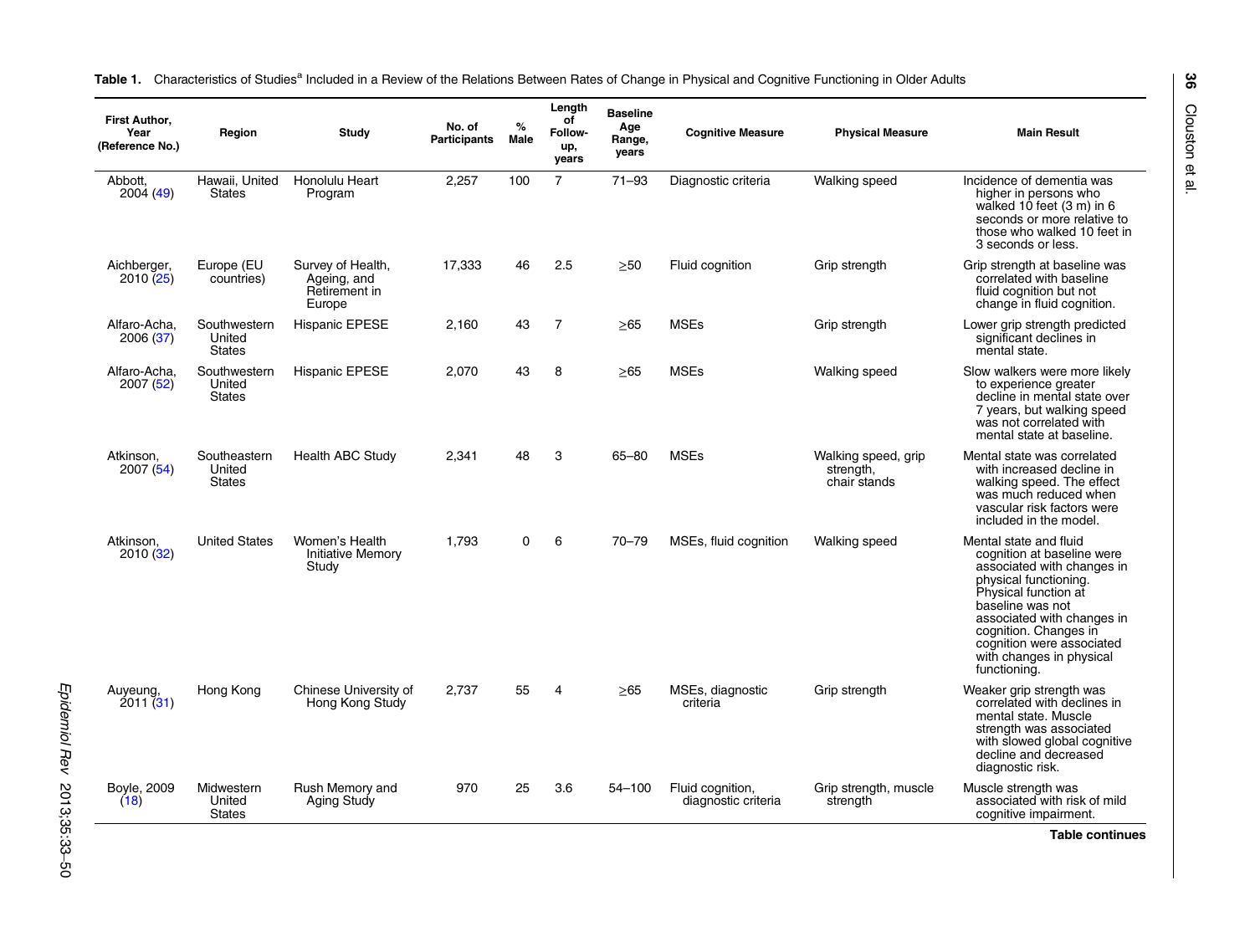**Table 1. Continued** 

| First Author,<br>Year<br>(Reference No.) | Region                                  | <b>Study</b>                                | No. of<br><b>Participants</b> | $\%$<br>Male | Length<br>of<br>Follow-<br>up,<br>vears | <b>Baseline</b><br>Age<br>Range,<br>years | <b>Cognitive Measure</b>                   | <b>Physical Measure</b> | <b>Main Result</b>                                                                                                                                                                                                                                     |
|------------------------------------------|-----------------------------------------|---------------------------------------------|-------------------------------|--------------|-----------------------------------------|-------------------------------------------|--------------------------------------------|-------------------------|--------------------------------------------------------------------------------------------------------------------------------------------------------------------------------------------------------------------------------------------------------|
| Buchman.<br>2011 (44)                    | Midwestern<br>United<br><b>States</b>   | Rush Memory and<br><b>Aging Study</b>       | 836                           | 26           | 4.5                                     | $54 - 100$                                | Fluid cognition                            | Walking speed           | Fluid cognition at baseline<br>was associated with<br>incident mobility impairment<br>and mobility decline.                                                                                                                                            |
| Buracchio.<br>2010(34)                   | Northwestern<br>United<br><b>States</b> | Oregon Brain Aging<br>Study                 | 204                           | 42           | 19                                      | >65                                       | <b>MSEs</b>                                | <b>Walking speed</b>    | Persons with incident mild<br>cognitive impairment<br>experienced a more rapid<br>decline in gait speed up to<br>12 years prior. In contrast,<br>declines in finger-tapping<br>occurred after the incidence<br>of mild cognitive<br>impairment.        |
| Charles,<br>2006 (28)                    | Hawaii, United<br>States                | Honolulu-Asia Aging<br>Study                | 3,519                         | 100          | 20                                      | 46-68                                     | <b>MSEs</b>                                | Grip strength           | Decline in grip strength was<br>related to mental state at<br>baseline.                                                                                                                                                                                |
| Christensen.<br>2000(55)                 | Australia                               | Queanbeyan<br><b>Community Study</b>        | 425                           | 48           | 3.5                                     | $70 - 93$                                 | Fluid cognition,<br>crystallized cognition | Grip strength           | Grip strength at baseline did<br>not predict rate of change in<br>fluid cognition. Changes in<br>grip strength did correlate<br>moderately.                                                                                                            |
| Deary,<br>2011(30)                       | United<br>Kingdom                       | Lothian Birth Cohort<br>1921                | 550                           | 43           | 8                                       | 79                                        | Fluid cognition                            | Grip strength           | Baseline fluid cognition and<br>grip strength were<br>correlated, but no evidence<br>emerged regarding<br>correlations with changes in<br>either grip strength or<br>cognition.                                                                        |
| Deshpande,<br>2009 (47)                  | Italy                                   | Invecchiare in Chianti<br>Study             | 660                           | 47           | 3                                       | >65                                       | <b>MSEs</b>                                | <b>Walking speed</b>    | Walking speed (especially<br>"walks as fast as possible")<br>was correlated with<br>declines in mental state.<br>though walking at a usual<br>pace was not.                                                                                            |
| Gatz,<br>2010 (35)                       | Sweden                                  | Swedish Adoption/<br>Twin Study of<br>Aging | 60                            | 23           | 9                                       | $57 - 88$                                 | Diagnostic criteria                        | Grip strength           | Persons who developed<br>preclinical dementia in 3<br>years performed worse on<br>grip strength measures at<br>baseline than did their twins<br>who did not develop<br>preclinical dementia.                                                           |
| <b>Giltay, 2009</b><br>(24)              | Europe (EU<br>countries)                | <b>Seven Countries</b><br>Study             | 857                           | 100          | 10                                      | $45 - 64$                                 | Diagnostic criteria                        | Lung function           | Midlife lung function was<br>associated with the risk of<br>dementia in APOE4<br>noncarriers but not in<br>APOE4 carriers, where it<br>was inversely related to risk<br>of dementia. Lowered lung<br>function predicted<br>increased risk of dementia. |

Table continues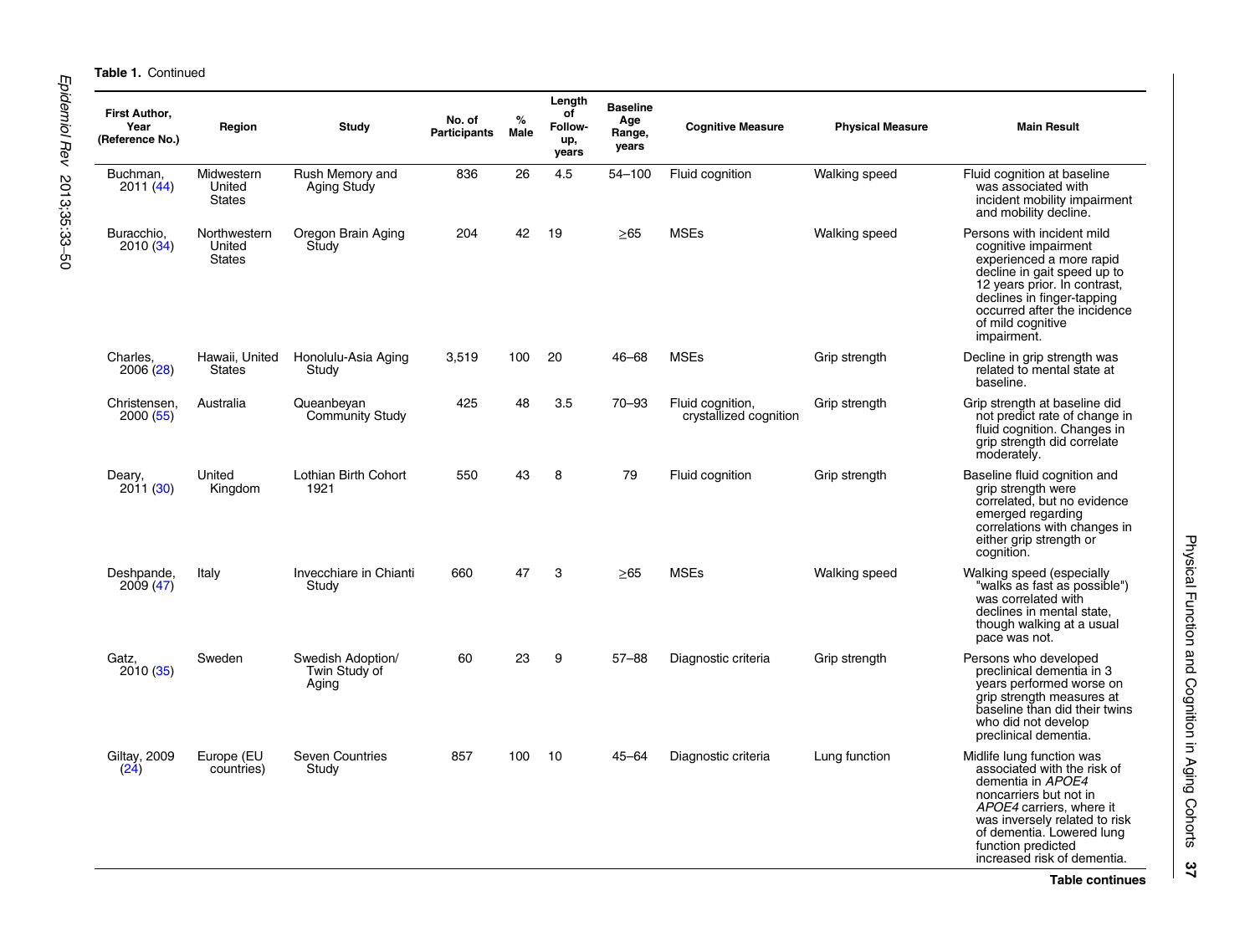**Table 1. Continued** 

| First Author,<br>Year<br>(Reference No.) | Region                                  | Study                                             | No. of<br><b>Participants</b> | %<br><b>Male</b> | Length<br>of<br>Follow-<br>up,<br>years | <b>Baseline</b><br>Age<br>Range,<br>vears | <b>Cognitive Measure</b>                   | <b>Physical Measure</b>                                           | <b>Main Result</b>                                                                                                                                                                                                                                                                        |
|------------------------------------------|-----------------------------------------|---------------------------------------------------|-------------------------------|------------------|-----------------------------------------|-------------------------------------------|--------------------------------------------|-------------------------------------------------------------------|-------------------------------------------------------------------------------------------------------------------------------------------------------------------------------------------------------------------------------------------------------------------------------------------|
| Guo.<br>2007(51)                         | Sweden                                  | Swedish Adoption/<br>Twin Study of<br>Aging       | 1,291                         | $\Omega$         | 29                                      | $44 - 66$                                 | Diagnostic criteria                        | Lung function                                                     | Better respiratory function<br>was associated with lower<br>risk of dementia.                                                                                                                                                                                                             |
| Inzitari,<br>2007 (71)                   | Northeastern<br>United<br><b>States</b> | <b>Health ABC Study</b>                           | 2,276                         | 47               | 5                                       | $70 - 79$                                 | Fluid cognition                            | <b>Walking speed</b>                                              | Gait speed at baseline<br>predicted changes in fluid<br>cognition.                                                                                                                                                                                                                        |
| Inzitari.<br>2007 (45)                   | Italy                                   | Italian Longitudinal<br>Study of Aging            | 1,052                         | 67               | 3                                       | $70 - 79$                                 | MSE, fluid cognition                       | Walking speed                                                     | Fluid cognition predicted<br>3-year risk of decline in<br>motor performance.                                                                                                                                                                                                              |
| Kuh, 2009<br>(48)                        | United<br>Kingdom                       | National Survey of<br>Health and<br>Development   | 2,135                         | 49               | 10                                      | 53                                        | Fluid cognition,<br>crystallized cognition | Grip strength, chair<br>stands, flamingo<br>stands                | Higher childhood cognition at<br>age 11 years and fewer<br>declines in fluid cognition<br>between ages 43 and 53<br>years were associated with<br>balance and chair rising<br>speed at age 53 years. The<br>association between fluid<br>cognition and grip strength<br>was inconsistent. |
| Larson,<br>2006 (27)                     | Northwestern<br>United<br><b>States</b> | Adult Changes in<br><b>Thought Study</b>          | 1.740                         | 38               | 6.2                                     | >65                                       | Diagnostic criteria                        | Grip strength, walking<br>speed, chair stands,<br>flamingo stands | In sedentary older adults,<br>baseline physical<br>functioning reduced risk of<br>subsequent dementia. The<br>association was<br>nonsignificant among<br>persons who exercised<br>more.                                                                                                   |
| MacDonald.<br>2011 (72)                  | Canada                                  | Victoria Longitudinal<br>Study                    | 1.043                         | 34               | 6                                       | $55 - 85$                                 | Fluid cognition                            | Grip strength, lung<br>function                                   | Higher grip strength and lung<br>function ameliorated the<br>risk of declines in fluid<br>cognition.                                                                                                                                                                                      |
| Marquis,<br>2002(73)                     | Northwestern<br>United<br><b>States</b> | Oregon Brain Aging<br>Study                       | 108                           | 37               | 6                                       | >65                                       | Diagnostic criteria                        | <b>Walking speed</b>                                              | Walking speed predicted the<br>onset of cognitive<br>impairment.                                                                                                                                                                                                                          |
| Pavette,<br>2011 (46)                    | Canada                                  | Nutrition and<br>Successful Aging<br>Cohort Study | 1.741                         | 48               | 3                                       | 68-82                                     | <b>MSEs</b>                                | Walking speed,<br>flamingo stands,<br>chair stands                | Physical function declined<br>over the years more than<br>did mental state. Although<br>the 2 factors declined<br>contemporaneously, they<br>did not accelerate together<br>within individuals.                                                                                           |
| Pugh,<br>2007 (19)                       | Southwestern<br>United<br><b>States</b> | Hispanic EPESE                                    | 1,682                         | 42               | 6                                       | >65                                       | <b>MSEs</b>                                | Walking speed, chair<br>stands                                    | Mental state at baseline<br>predicted changes in lower<br>extremity functioning.                                                                                                                                                                                                          |
| Raji,<br>2002(33)                        | Southwestern<br>United<br><b>States</b> | <b>Hispanic EPESE</b>                             | 2,068                         | 41               | $\overline{2}$                          | >65                                       | <b>MSEs</b>                                | Grip strength                                                     | Mental state at baseline<br>predicted later grip strength.                                                                                                                                                                                                                                |

Table continues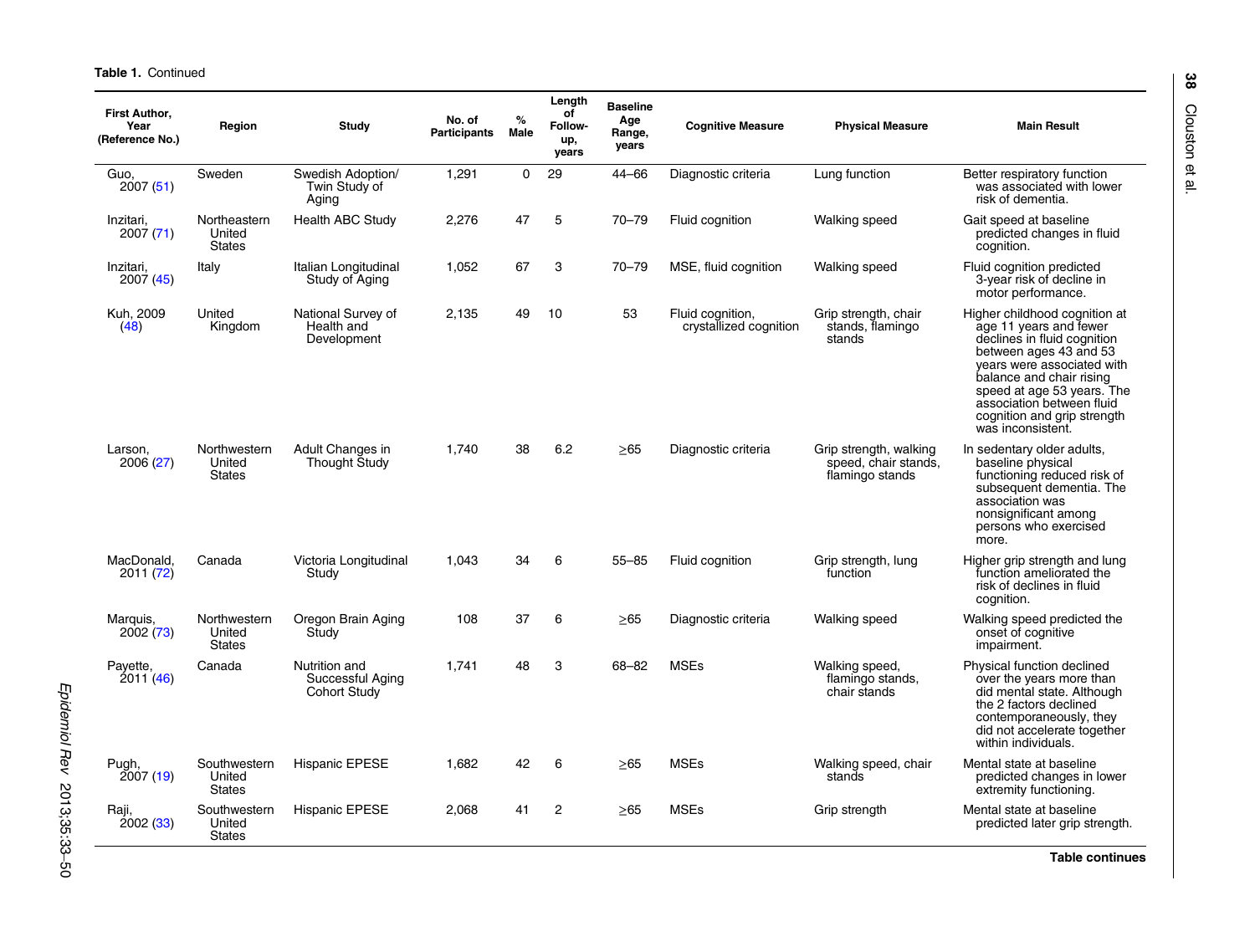**Table 1. Continued** 

| First Author,<br>Year<br>(Reference No.) | Region                                  | Study                                                                          | No. of<br>Participants | $\%$<br><b>Male</b> | Length<br>of<br>Follow-<br>up,<br>years | <b>Baseline</b><br>Age<br>Range,<br>vears | <b>Cognitive Measure</b>                   | <b>Physical Measure</b>                                           | <b>Main Result</b>                                                                                                                                                           |
|------------------------------------------|-----------------------------------------|--------------------------------------------------------------------------------|------------------------|---------------------|-----------------------------------------|-------------------------------------------|--------------------------------------------|-------------------------------------------------------------------|------------------------------------------------------------------------------------------------------------------------------------------------------------------------------|
| Raji,<br>2005(21)                        | Southwestern<br>United<br><b>States</b> | <b>Hispanic EPESE</b>                                                          | 2,381                  | 43                  | 8.25                                    | $\geq 65$                                 | <b>MSEs</b>                                | Walking speed,<br>flamingo stands,<br>chair stands                | Mental state at baseline<br>predicted steeper declines<br>in grip strength.                                                                                                  |
| Richards,<br>2005 (29)                   | United<br>Kingdom                       | National Survey of<br>Health and<br>Development                                | 1,778                  | 50                  | 10                                      | 53                                        | Fluid cognition.<br>crystallized cognition | Lung function                                                     | Fluid cognition was correlated<br>with baseline lung function.                                                                                                               |
| Rivera,<br>2008 (22)                     | Northeastern<br>United<br><b>States</b> | Women's Health and<br><b>Aging Study</b>                                       | 474                    | $\mathbf 0$         | -1                                      | >65                                       | <b>MSEs</b>                                | Grip strength, walking<br>speed                                   | Cognitive impairment (MSE)<br>predicted incidence of<br>severe mobility difficulties.                                                                                        |
| Sattler,<br>2011 (26)                    | Germany                                 | Interdisziplinäre<br>Längsschnittstudie<br>des<br>Erwachsenenalters            | 381                    | 51                  | 12                                      | $41 - 44$ ;<br>$61 - 64$                  | Fluid cognition                            | Grip strength, flamingo<br>stands                                 | Flamingo stands were<br>correlated with baseline<br>fluid cognition but did not<br>predict changes in fluid<br>cognition.                                                    |
| Soumare,<br>2009 (23)                    | France                                  | <b>Three-City Study</b>                                                        | 3,769                  | 38                  | $\overline{7}$                          | $65 - 85$                                 | MSEs, fluid cognition                      | <b>Walking speed</b>                                              | Baseline walking speed was<br>correlated with cognition at<br>baseline. Changes in<br>walking speed were<br>correlated with baseline<br>cognition.                           |
| Tabbarah,<br>2002 (20)                   | Northeastern<br>United<br><b>States</b> | <b>MacArthur Research</b><br>Network on<br>Successful Aging<br>Community Study | 488                    | 42                  | $\overline{7}$                          | $70 - 80$                                 | Fluid cognition                            | Grip strength, walking<br>speed, chair stands,<br>flamingo stands | Physical functioning at<br>baseline and changes in<br>physical functioning were<br>correlated with fluid<br>cognition, regardless of<br>how fluid cognition was<br>measured. |
| Taekema,<br>2010 (74)                    | Netherlands                             | Leiden 85+ Study                                                               | 555                    | 35                  | $\overline{4}$                          | 85                                        | <b>MSEs</b>                                | Grip strength                                                     | MSE at baseline predicted<br>baseline grip strength and<br>changes in grip strength.                                                                                         |
| Wang,<br>2006 (50)                       | Northwestern<br>United<br><b>States</b> | Adult Changes in<br>Thought Study                                              | 2,288                  | 40                  | 9                                       | >65                                       | Diagnostic criteria                        | Grip strength, walking<br>speed, chair stands,<br>flamingo stands | Lower levels of physical<br>function were correlated<br>with increases in risk of<br>dementia and Alzheimer's<br>disease.                                                    |
| Watson,<br>2010(53)                      | Northeastern<br>United<br><b>States</b> | Health ABC Study                                                               | 865                    | 50                  | 5                                       | $70 - 79$                                 | Fluid cognition                            | Walking speed                                                     | Fluid cognition was<br>associated with decline in<br>gait speed.                                                                                                             |
| Weuve,<br>2011 2(36)                     | Northeastern<br>United<br><b>States</b> | Normative Aging<br>Study                                                       | 864                    | 100                 | 12                                      | $\geq 50$                                 | MSEs, fluid cognition                      | Lung function                                                     | Lung function did not<br>correlate with declines in<br>fluid cognition or MSEs.                                                                                              |
| Mean value                               |                                         |                                                                                | 1,857                  | 45                  | 7.41                                    |                                           |                                            |                                                                   |                                                                                                                                                                              |

Abbreviations: APOE4, apolipoprotein E  $\varepsilon$ 4 allele; EPESE, Established Populations for the Epidemiologic Study of the Elderly; EU, European Union; Health ABC, Health, Aging and

Body Composition; MSE, mental state examination. a English-language articles published between 2000 and 2011.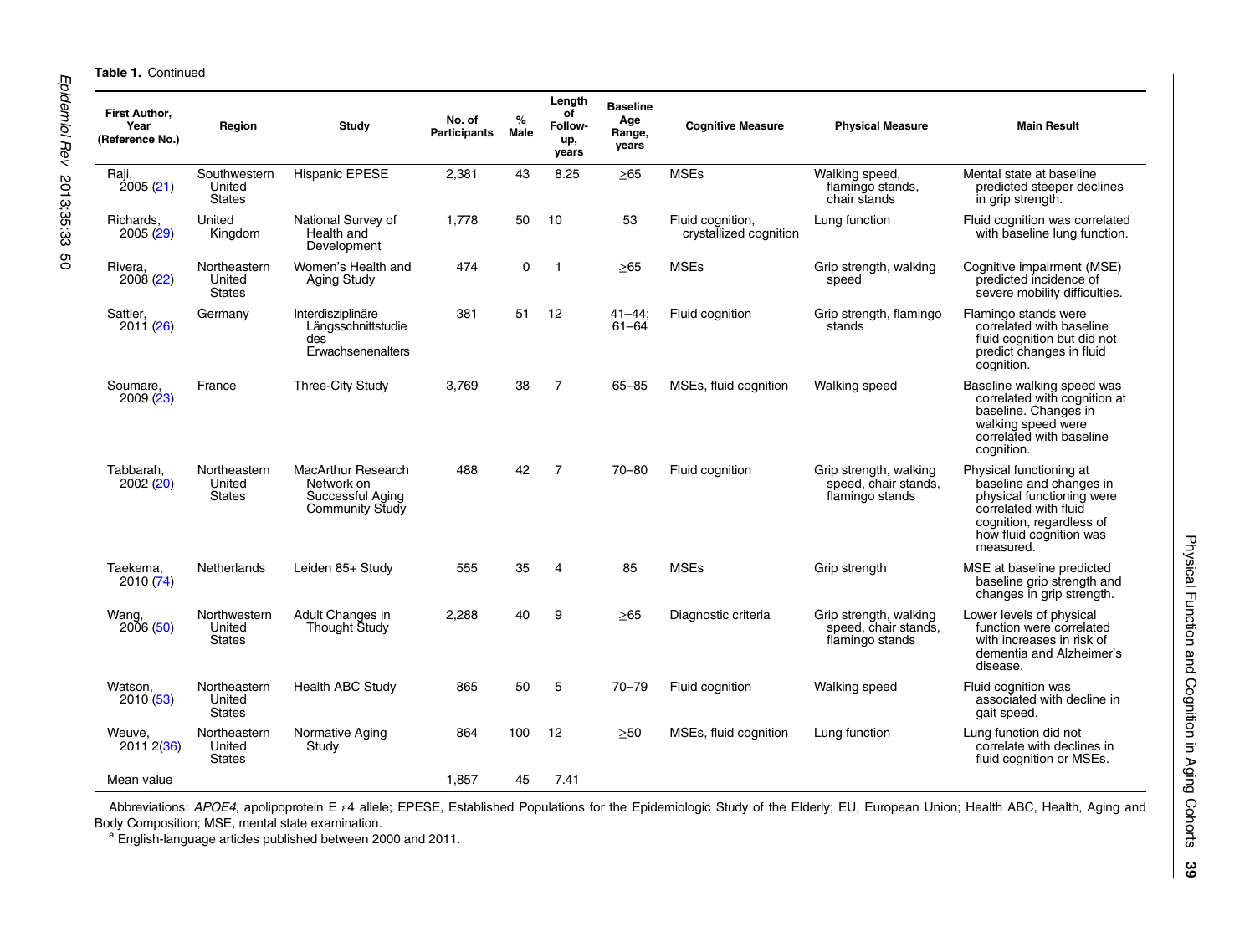measure of fluid cognition, sometimes accompanied by a measure of mental state. Our analyses were separated by domain but not by measure within domain; thus, in cases where multiple measures were presented, we used estimates based on global measures of fluid cognition. In the single study that tested the differences between multiple indicators of fluid cognition, the authors suggested that the choice of indicator had little bearing on the associations presented [\(20\)](#page-16-0). Studies using MSEs employed a number of tests to measure mental state, including, most often (88% of studies), the Mini-Mental State Examination (MMSE) or its modified version (the 3MS). Of studies that used diagnostic measures of cognition, 44% were based on diagnoses of Alzheimer's disease and 33% were based on clinical or research-based diagnoses of mild cognitive impairment. Clinical outcomes were often retrieved from clinical reports and administrative data. When researchers created a diagnostic measure of cognition, they used arbitrary cutpoints (e.g., MMSE score  $\langle 21 \rangle$  [\(21\)](#page-16-0) or MMSE score  $\langle 24 \rangle$  [\(22](#page-16-0))). Because crystallized cognition is relatively stable across the life span, we excluded it from our analysis. Studies using MSEs identified these measures as alternatively indicating global cognition  $(23)$  $(23)$  or cognitive impairment  $(24)$  $(24)$ . Because of the wide range of different measures of cognition and physical functioning used in different studies and the differences between these measures, we do not provide overall estimates of physical functioning or cognition but rather provide summary estimates for the association between each measure of physical function and each measure of cognition.

### Adjustment for confounding variables

The included studies adjusted their statistical models using covariates that fall broadly within 8 domains: health status (body mass, self-assessed health, depressive symptoms, blood pressure, cholesterol), behavior (smoking, alcohol intake, physical activity), clinical conditions (cardiovascular disease, diabetes, hypertension, chronic obstructive pulmonary disease), social factors (education, socioeconomic status, marital status), functioning (visual acuity, ability to stand for 15 minutes), demographic factors (age, sex), and genetic factors (APOE4 status).

Researchers highlighted a number of potential covariates with varying degrees of impact. Physical activity or exercise was significantly associated with both physical and cognitive functioning  $(25, 26)$  $(25, 26)$  $(25, 26)$ , and it attenuated the relation between physical and cognitive functioning in one study [\(27](#page-16-0)). However, exposure to pesticides, solvents, and metals [\(28](#page-16-0)) and polypharmacy or suboptimal prescribing [\(19](#page-16-0)) did not attenuate the relation between grip strength and cognitive function. Two studies adjusted for childhood intelligence (measured at age 8 years in one study, using the Alice Heim general ability test ([29\)](#page-16-0), and at age 11 years in the other study, using the Moray House test  $(30)$  $(30)$ , and both found that this adjustment attenuated the association between physical and cognitive functioning in adulthood. Though results for socioeconomic position (SEP) were not often reported, adjusting for SEP attenuated estimates when it was analyzed  $(21, 29)$  $(21, 29)$  $(21, 29)$  $(21, 29)$  $(21, 29)$ . Finally, including measurements of body size often attenuated the results.

## Relations between physical and cognitive functioning

Cross-sectional correlations (intercepts). In the studies evaluated here, cross-sectional, between-person associations were evident between measures of physical function and both fluid cognition (Figure [2A](#page-9-0)) and MSE (Figure [2](#page-9-0)B). Grip strength (estimate size  $(\beta) = 0.05$ , 95% confidence interval (CI): 0.02, 0.08;  $n = 4$ ), walking speed (β = 0.16, 95% CI: 0.12, 0.21;  $n = 2$ ), flamingo stands (β = 0.16, 95%) CI: 0.08, 0.23;  $n = 2$ ), chair stands ( $\beta = 0.08$ , 95% CI: 0.03, 0.13;  $n = 1$ ), and lung function (β = 0.06, 95% CI: 0.02, 0.10;  $n = 2$ ) were all significantly correlated with fluid cognition at baseline. However, results for walking speed were significantly stronger than were estimates for grip strength  $(P < 0.05)$ . Study heterogeneity was observed when linking grip strength to fluid cognition at baseline ( $l^2$  = 59.5%,  $P \leq$ 0.10), due largely to nonsignificant estimates among women in 1 study. In contrast, for MSE, a consistent relation was observed only for grip strength ( $\beta$  = 0.14, 95% CI: 0.09, 0.19;  $n = 5$ ). Limited evidence did show a significant relation using a summary performance measure ( $β = 0.08$ , 95% CI: 0.03, 0.13;  $n = 1$ ) and lung function ( $\beta = 0.07$ , 95% CI: 0.03, 0.14;  $n = 1$ ). Study heterogeneity was significant for relations between MSE and both grip strength and walking speed ( $P \leq 0.001$ ).

Effect of baseline status on within-person change. Change in cognition. Some measures of physical function at baseline were correlated with changes in fluid cognition (Figure [3A](#page-10-0)) and MSE (Figure [3B](#page-10-0)). For fluid cognition, only walking speed (β = 0.05, 95% CI: 0.02, 0.08;  $n = 2$ ) and summary performance measures  $(\beta = 0.15, 95\% \text{ CI:})$ 0.07, 0.22;  $n = 2$ ) yielded a significant association. Indeed, the relation between summary performance measures and change in cognition was stronger than was any other measure of physical function ( $P < 0.10$ ), though there was substantial heterogeneity in this estimate  $(I^2 = 65.9\%, P <$ 0.10). In contrast, effects were consistently null for grip strength, for lung function, and for flamingo stands, which were only used in 1 study  $(26)$  $(26)$ . One study additionally showed that changes in fluid cognition were correlated with between-person differences in flamingo stands and chair stands at follow-up ([31\)](#page-16-0).

Baseline grip strength  $(\beta = 0.06, 95\% \text{ CI: } 0.03, 0.09;$  $n = 5$ ) and walking speed (β = 0.04, 95% CI: 0.02, 0.07;  $n = 6$ ) were associated with declines in MSE score, though the relation with grip strength was slightly stronger (not significant). Baseline measures of chair stands, flamingo stands, summary performance measures, and lung function were not significant predictors of change in cognition over time, though small samples resulted in limited statistical power.

Change in physical functioning. Fewer studies reported analysis of the relation between baseline cognition and changes in physical function (see Figure [4](#page-11-0)A for fluid cognition, Figure 4B for MSE). However, fluid cognition was correlated with changes in walking speed ( $\beta = 0.09$ , 95% CI: 0.02, 0.15;  $n = 2$ ) in 2 studies [\(20](#page-16-0), [32\)](#page-16-0). In contrast, no significant relation emerged for fluid cognition and grip strength, flamingo stands, or chair stands. Results were also mixed for MSE, which produced the sole significant result with change in a summary performance measure  $(33)$  $(33)$ .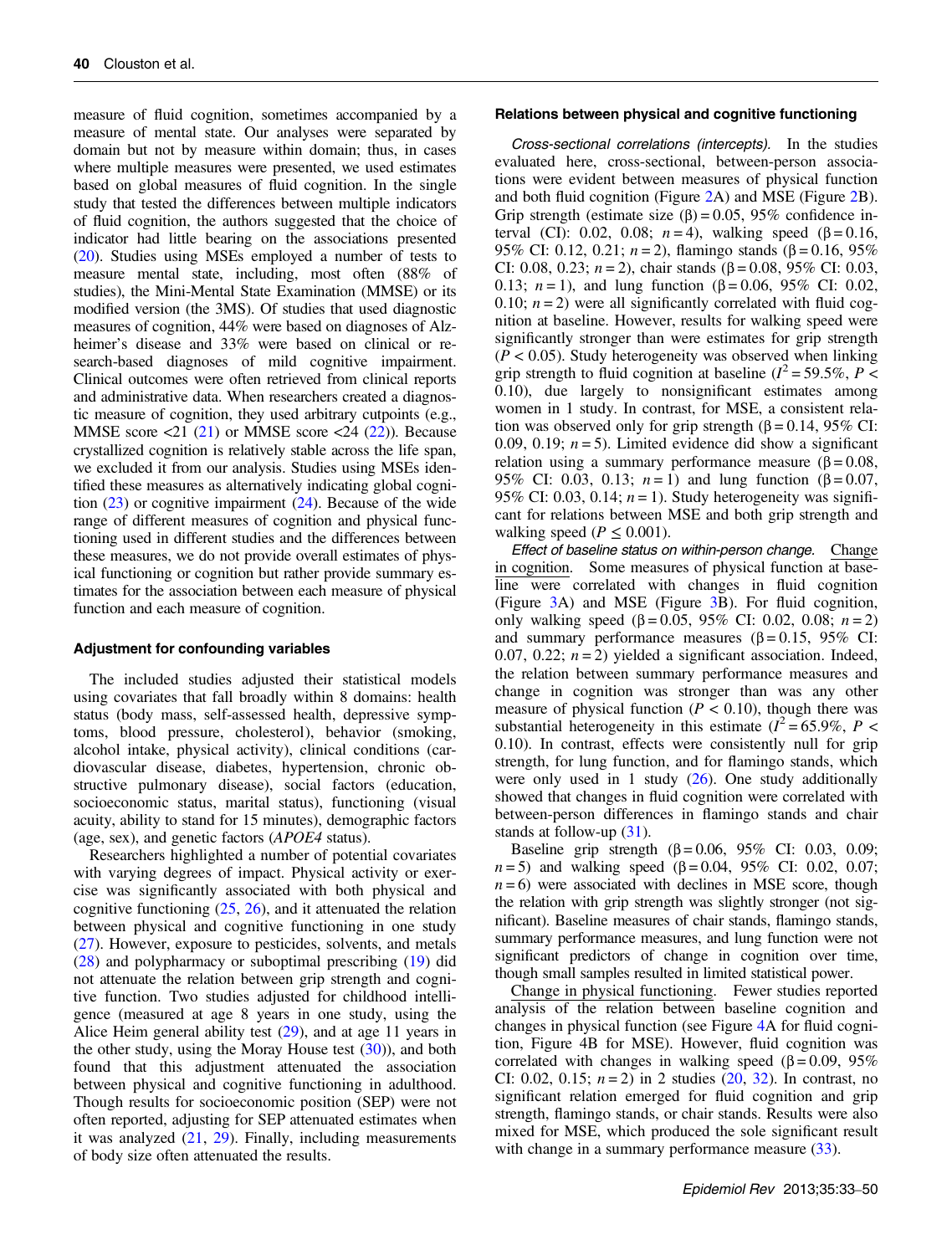<span id="page-9-0"></span>

**Figure 2.** Average standardized regression coefficients (β) obtained when baseline physical function was regressed on cognition at baseline using A) fluid cognition and B) mental state examinations among persons aged ≥40 years, 2000–2011. Data from the study by Kuh et al. (48) were separated by sex (M, men; W, women). Individual studies are represented by squares; subtotals provide within-group variance-weighted averages and are represented by diamonds. Bars, 95% confidence interval (CI).

Models of risk at follow-up. The risk of cognitive im-pairment (Figure [5](#page-12-0)A) was associated with walking speed (hazard ratio  $(HR) = 1.20$ , 95% CI: 1.10, 1.31;  $n = 3$ ), grip strength (HR = 1.64, 95% CI: 1.26, 2.13;  $n = 5$ ), a summary performance measure (HR = 1.61, 95% CI: 1.27, 2.04;  $n = 1$ ), and lung function (HR = 1.30, 95% CI: 1.10, 1.54;  $n = 1$ ). However, some results were not included in Figure 5A due to a lack of comparability in measures used. Analyses using the risk of impaired scores on MSE at follow-up showed much stronger relations with baseline walking speed (odds ratio  $(OR) = 2.32$ , 95% CI: 1.15, 4.90) than those described above ([34](#page-16-0)). Sattler et al. (26) used odds ratios to estimate risk and found that grip strength was not related to cognitive impairment (OR =  $1.00, 95\%$  CI: 0.99, 1.01), while relations between flamingo stands and cognitive impairment were substantial (OR = 2.86, 95% CI: 1.56, 5.26). Results from Giltay et al. ([24](#page-16-0)), who stratified their analyses by APOE4 status, showed that lung function predicted the onset of dementia among persons with the APOE4 allele but not among noncarriers. Finally, Gatz et al. (35), whose study was unique in its capability to control for heritability by using the Swedish Twin Registry and assessments of both monozygotic and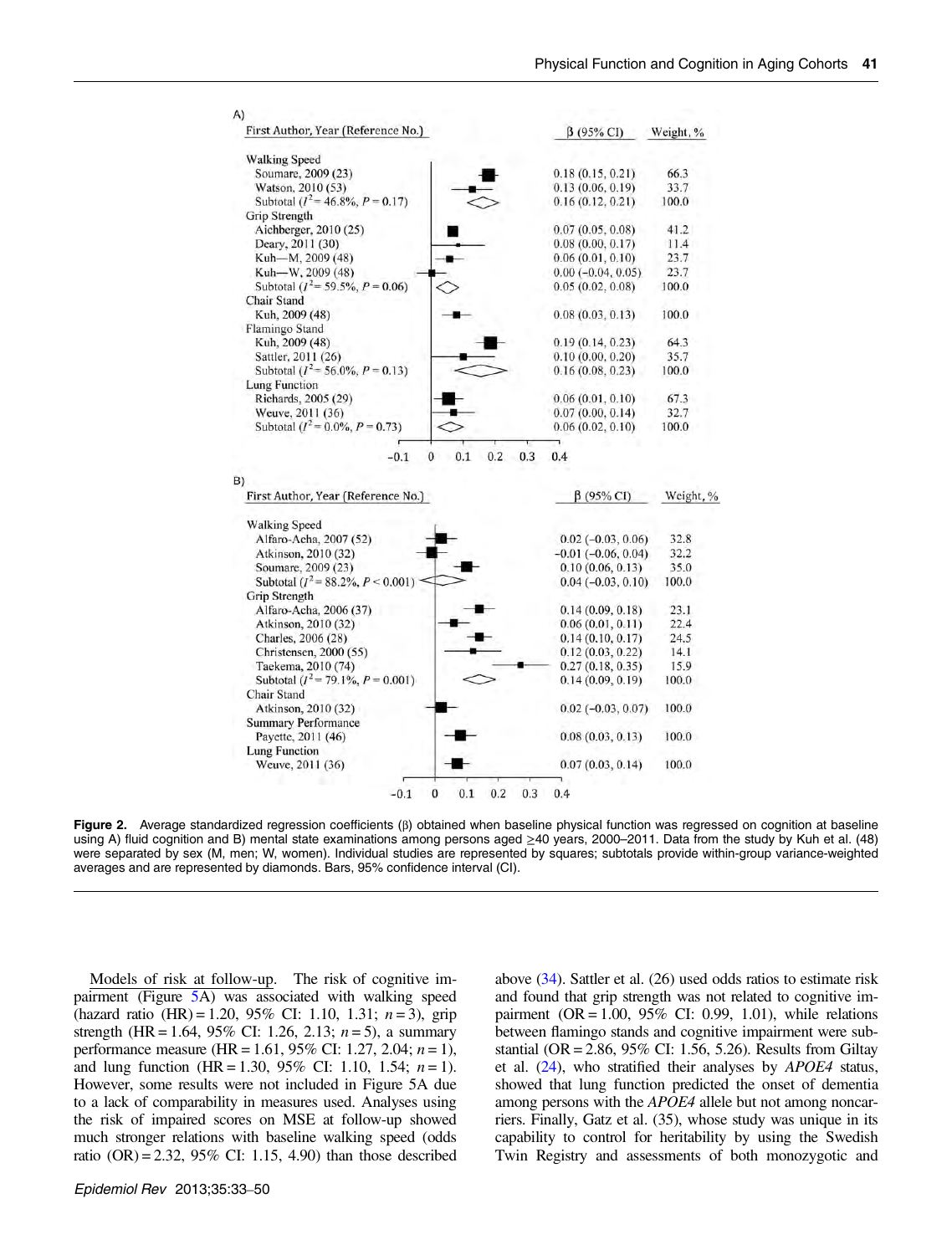<span id="page-10-0"></span>

| First Author, Year (Reference No.)                         | $\beta$ (95% CI)            | Weight, % |
|------------------------------------------------------------|-----------------------------|-----------|
| <b>Walking Speed</b>                                       |                             |           |
| Soumare, 2009 (23)                                         | 0.05(0.01, 0.08)            | 80.6      |
| Watson, 2010 (53)                                          | $0.05(-0.02, 0.11)$         | 19.4      |
| Subtotal ( $I^2 = 0.0 \%$ , $P = 0.93$ )                   | 0.05(0.02, 0.08)            | 100.0     |
| Grip Strength                                              |                             |           |
| Aichberger, 2010 (25)                                      | $0.00 (-0.01, 0.02)$        | 58.5      |
| Deary, 2011 (30)                                           | $0.06(-0.03, 0.14)$         | 16.3      |
| MacDonald, 2011 (72)                                       | $0.05(-0.01, 0.11)$         | 25.2      |
| Subtotal $(I^2 = 48.1\%, P = 0.15)$                        | $0.02$ ( $-0.02$ , $0.06$ ) | 100.0     |
| <b>Summary Performance</b>                                 |                             |           |
| Boyle, 2009 (18)                                           | 0.11(0.04, 0.17)            | 51.3      |
| Buchman, 2011 (44)                                         | 0.19(0.12, 0.25)            | 49.7      |
| Subtotal ( $I^2$ = 65.9%, $P$ = 0.09)                      | 0.15(0.07, 0.22)            | 100.0     |
| <b>Flamingo Stand</b>                                      |                             |           |
|                                                            |                             | 100.0     |
| Sattler, 2011 (26)                                         | $0.05 (-0.05, 0.15)$        |           |
| Lung Function                                              |                             |           |
| MacDonald, 2011 (72)                                       | $0.03(-0.03, 0.09)$         | 28.2      |
| Richards, 2005 (29)                                        | $0.01 (-0.04, 0.05)$        | 48.3      |
| Weuve, 2011 (36)<br>Subtotal $(I^2 = 0.0\%$ , $P = 0.80$ ) | $0.01 (-0.06, 0.07)$        | 23.5      |
|                                                            | $0.01 (-0.02, 0.05)$        | 100.0     |
|                                                            |                             |           |
| First Author, Year (Reference No.)                         | $\beta$ (95% CI)            | Weight, % |
| <b>Walking Speed</b>                                       |                             |           |
| Alfaro-Acha, 2007 (52)                                     | 0.09(0.04, 0.13)            | 19.0      |
| Atkinson, 2010 (32)                                        | 0.03(0.02, 0.07)            | 17.5      |
| Auyeung-M, 2011 (31)                                       | 0.05(0.00, 0.11)            | 15.8      |
| Auyeung-W, 2011 (31)                                       | $0.02$ ( $-0.04$ , $0.08$ ) | 13.8      |
| Deshpande, 2009 (47)                                       | $0.07(-0.01, 0.14)$         | 8.8       |
| Soumare, 2009 (23)                                         | $0.02 (-0.02, 0.05)$        | 25.1      |
| Subtotal $(I^2 = 65.9\%, P = 0.09)$                        | 0.04(0.02, 0.07)            | 100.0     |
| <b>Grip Strength</b>                                       |                             |           |
| Alfaro-Acha, 2006 (37)                                     | 0.06(0.02, 0.11)            | 27.6      |
| Atkinson, 2010 (32)                                        | $0.02$ ( $-0.03$ , $0.06$ ) | 24.1      |
| Auyeung-M, 2011 (31)                                       | 0.08(0.03, 0.13)            | 21.2      |
| Auyeung-W, 2011 (31)                                       | 0.07(0.01, 0.13)            | 17.9      |
| Taekema, 2010 (74)                                         | 0.11(0.02, 0.19)            | 9.1       |
| Subtotal ( $I^2 = 21.8\%$ , $P = 0.28$ )                   | 0.06(0.03, 0.09)            | 100.0     |
| Chair Stand                                                |                             |           |
| Atkinson, 2010 (32)                                        | $0.02 (-0.03, 0.07)$        | 39.6      |
| Auyeung-M, 2011 (31)                                       | $0.02$ ( $-0.03$ , $0.07$ ) | 33.4      |
| Auyeung-W, 2011 (31)                                       | $0.01 (-0.04, 0.07)$        | 27.0      |
| Subtotal $(I^2 = 14.3\%, P = 0.31)$                        | $0.02$ ( $-0.01$ , $0.05$ ) | 100.0     |
| <b>Summary Performance</b>                                 |                             |           |
| Payette, 2011 (46)                                         | $0.04 (-0.01, 0.09)$        | 100.0     |
| Lung Function<br>Weuve, 2011 (36)                          | $0.04 (-0.03, 0.11)$        | 100.0     |

Figure 3. Average standardized regression coefficients (β) for the association between change in cognition and baseline physical functioning derived using A) fluid cognition and B) mental state examinations among persons aged ≥40 years, 2000–2011. Data from the study by Auyeung et al. (32) were separated by sex (M, men; W, women). Individual studies are represented by squares; subtotals provide within-group variance-weighted averages and are represented by diamonds. Bars, 95% confidence interval (CI).

dizygotic twins, found support for an increased risk by showing that persons with lowered grip strength developed dementia faster than their twins did.

The risk of physical impairment (Figure [5](#page-12-0)B) was significantly related to lowered fluid cognition when mobility impairment (HR = 1.96, 95% CI: 1.54, 2.50) or loss of ambulation (HR = 2.56, 95% CI: 1.90, 3.45) was used to indicate physical impairment, though not when motor performance declines were used. Modifying risk factors were not assessed because of the small number of samples included.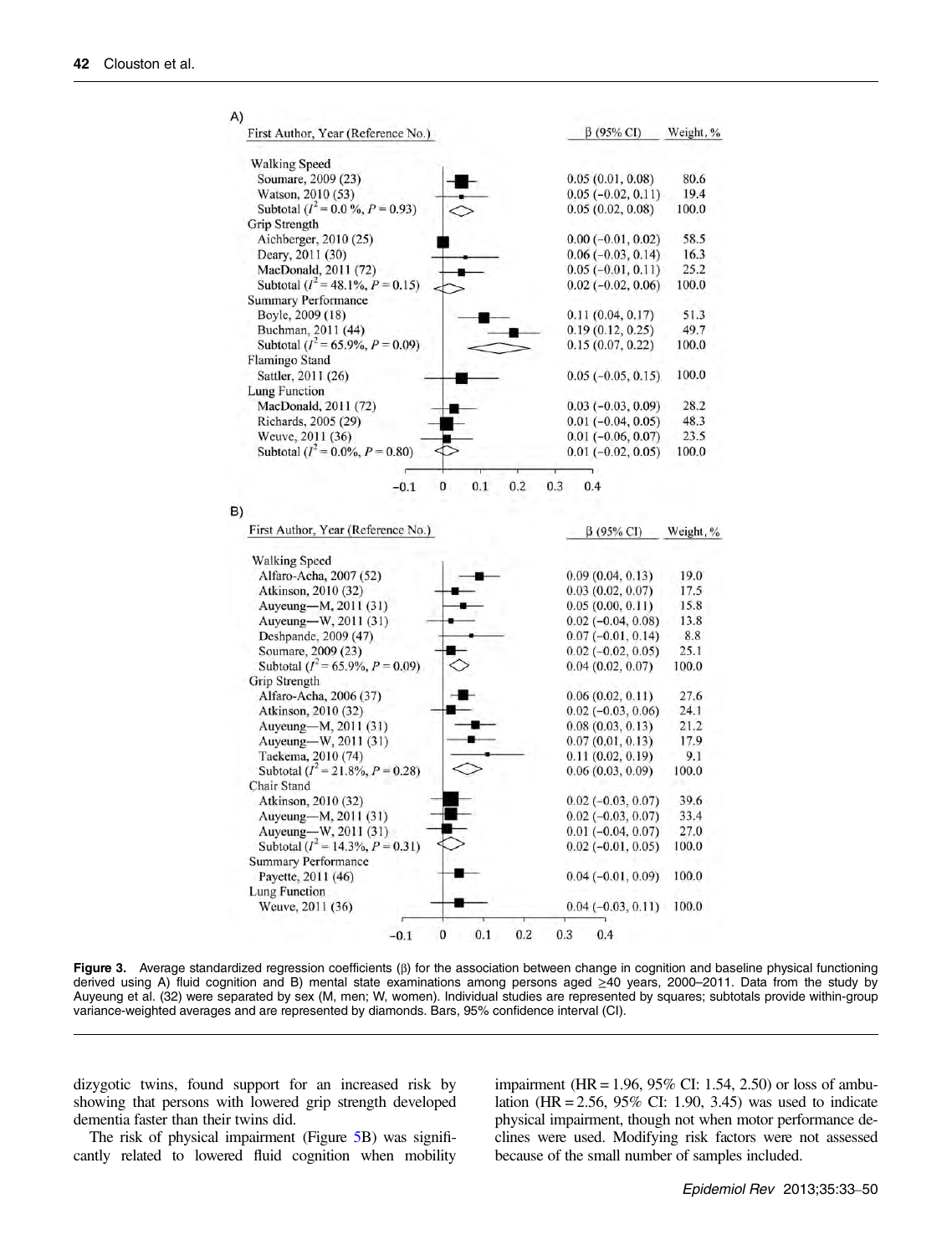<span id="page-11-0"></span>

Figure 4. Average standardized regression coefficients ( $\beta$ ) for the association between change in physical function and baseline cognition derived using A) fluid cognition and B) mental state examinations among persons aged ≥40 years, 2000–2011. Individual studies are represented by squares; subtotals provide within-group variance-weighted averages and are represented by diamonds. Bars, 95% confidence interval (CI).

Correlating changes in physical functioning with changes in cognition. Studies correlating changes in physical function and changes in fluid cognition (Figure [6\)](#page-13-0) were few but showed consistent and significant relations for walking speed  $(\beta = 0.09, 95\% \text{ CI: } 0.03, 0.15; n = 2)$  and grip strength ( $\beta$  = 0.05, 95% CI: 0.01, 0.12;  $n = 2$ ). Single-study estimates for flamingo stands and chair stands were also significant  $(20)$  $(20)$ , though this was not true for lung function [\(36](#page-17-0)). The sole study to correlate changes in lung function with changes in MSE found no significant association ([36\)](#page-17-0).

### Modifying factors

Two studies in our review analyzed data from male and female participants separately, noting that their associations were sufficiently different for this to be necessary  $(31, 37)$  $(31, 37)$  $(31, 37)$  $(31, 37)$ . We found that percent male, number of follow-ups, years observed, and age were not significant modifiers of any relations presented. This may have been partly due to small sample size. The one study to stratify analyses by APOE4 status revealed an interaction between APOE4 status and lung function when modeling cognitive decline [\(24](#page-16-0)).

## **DISCUSSION**

In this study, we reviewed an emerging body of literature that uses longitudinal data to examine the relation between objective measures of physical and cognitive functioning in later life. Consistent with cross-sectional research, we found an association between baseline physical functioning and cognitive functioning. Physical functioning at baseline was also correlated with longitudinal changes in cognition, but the inverse correlation of baseline cognition with longitudinal changes in physical functioning was only marginally significant, perhaps because of the limited number of studies examining this association. Further, all but one of the studies reporting correlations among slopes of change in physical functioning and change in cognition found a significant association. However, we also found that the degree of change depended on the particular measures of physical and cognitive functioning: Grip strength was associated with changes in MSE, while walking speed was correlated with changes in fluid cognition. Here we highlight areas for further development and critique the methodological approaches used to date.

#### Possible common-cause mechanisms

There has been an increasing push to understand and identify persons at risk of decline prior to the onset of significant forms of disease  $(38)$  $(38)$ . We found that baseline physical and cognitive functioning were correlated with poorer cognitive and physical functioning at follow-up, respectively; other researchers have suggested that both are predictors of health and mortality in later life ([6](#page-16-0)–[9\)](#page-16-0). As such, understanding the link between physical and cognitive functioning is of substantive interest. However, we also found that not all measures of physical and cognitive functioning were equally associated. Walking requires motor coordination and balance, which are regulated by the cerebellum and are also linked to loss of strength and impaired coordination [\(11](#page-16-0)). Importantly, the cerebellum also connects to cortical associative areas supporting higher mental function,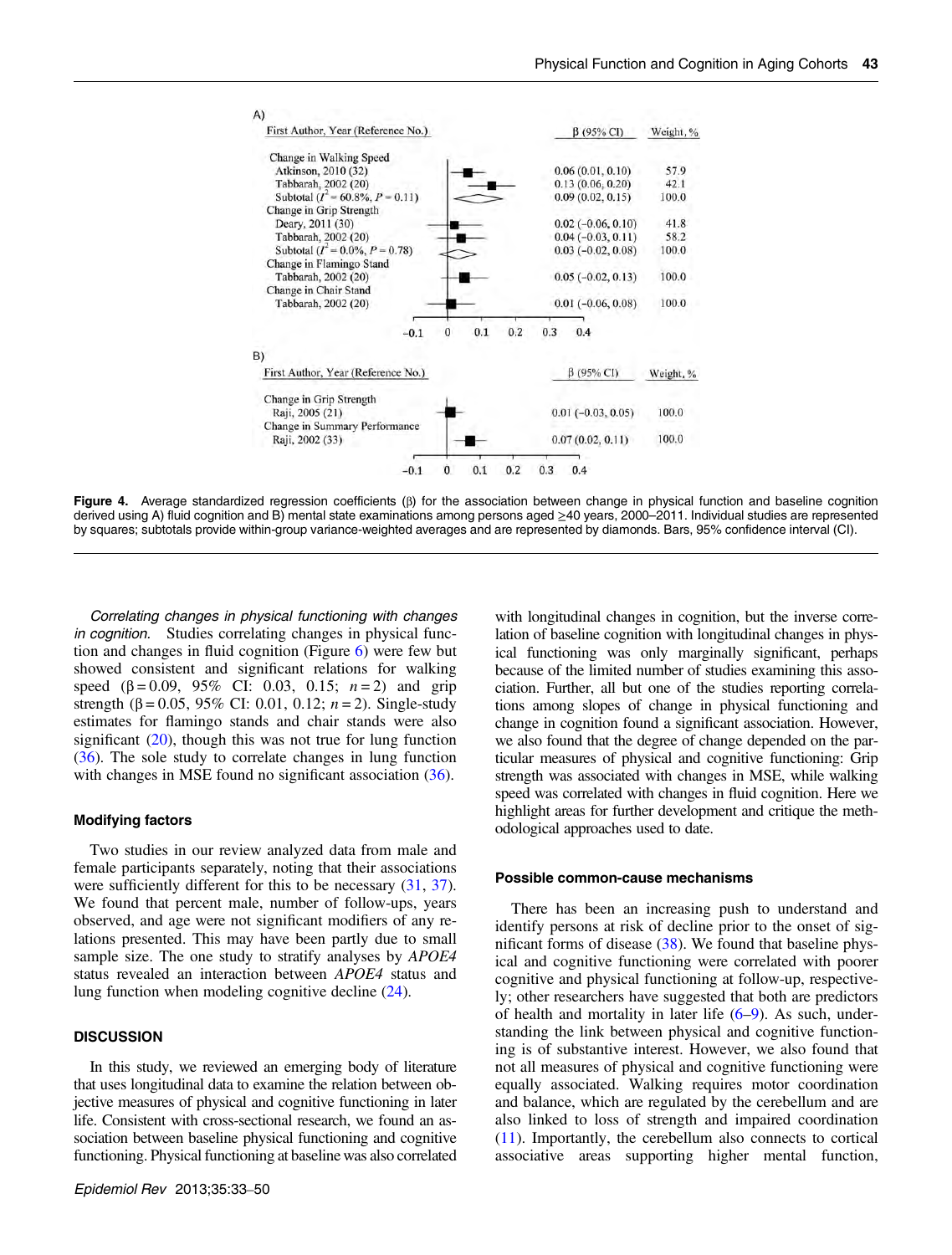<span id="page-12-0"></span>

| A)                                  | <b>Hazard Ratio</b> |           |
|-------------------------------------|---------------------|-----------|
| First Author, Year (Reference No.)  | $(95\% \text{ CI})$ | Weight, % |
| <b>Walking Speed</b>                |                     |           |
| Abbott, 2004 (49)                   | 1.57(0.77, 3.21)    | 1.6       |
| Marquis, 2002 (73)                  | 1.14(1.03, 1.26)    | 55.1      |
| Wang, 2006 (50)                     | 1.27(1.13, 1.43)    | 43.3      |
| Subtotal $(I^2 = 17.4\%, P = 0.30)$ | 1.20(1.10, 1.31)    | 100.0     |
| Grip Strength                       |                     |           |
| Boyle, 2009 (18)                    | 1.64(1.26, 2.13)    | 100.0     |
| <b>Summary Performance</b>          |                     |           |
| Buchman, 2011 (44)                  | 1.61(1.27, 2.04)    | 100.0     |
| <b>Lung Function</b>                |                     |           |
| Guo, 2007 (51)                      | 1.30(1.10, 1.54)    | 100.0     |
|                                     |                     |           |
| 0.4                                 | 2.5<br>6.25         |           |
| B)                                  |                     |           |
|                                     | Hazard Ratio        |           |
| First Author, Year (Reference No.)  | (95% CI)            | Weight, % |
|                                     |                     |           |
| Mobility Impairment                 |                     |           |
| Buchman, 2011 (44)                  | 1.96 (1.54, 2.50)   | 100.0     |
| Loss of Ambulation                  |                     |           |
| Buchman, 2011 (44)                  | 2.56(1.90, 3.45)    | 100.0     |
| Motor Performance Decline           |                     |           |
| Inzitari, 2007 (45)                 | 1.12(0.67, 1.87)    | 100.0     |
|                                     |                     |           |
| 0.4                                 | 2.5<br>6.25         |           |
|                                     |                     |           |

Figure 5. Hazard ratios for development of physical and cognitive impairment over time, estimated using baseline indicators of functioning, among persons aged ≥40 years, 2000–2011. A) Impact of physical functioning at baseline on the risk of cognitive impairment; B) impact of baseline cognition on the risk of physical impairment. Individual studies are represented by squares; the subtotal provides a within-group variance-weighted average and is represented by a diamond. Bars, 95% confidence interval (CI).

including the prefrontal cortex, which regulates several aspects of fluid cognitive skills. Consistent with this, evidence suggests that brain white-matter integrity, which affects connectivity between brain systems, is associated with information processing speed  $(12)$  $(12)$  and with balance and gait speed [\(39](#page-17-0)). Variations in this more general state of brain integrity may also underlie the association observed here between strength and mental state, in a manner consistent with our findings regarding the order of decline, and the clinical severity of measures. In their influential paper on the common-cause hypothesis of cognitive aging, Christensen et al. [\(10](#page-16-0)) focused on such "brain-aging" mechanisms and noted possible candidates, including whitematter changes and telomere shortening. Our summary results provide some support for such theses, suggesting that such commonalities may be important for some outcomes. However, our findings were not sufficiently strong (standardized beta coefficients on the order of 0.05–0.15) or consistent (some measures were associated, while others were not) to support a common-cause argument ([40\)](#page-17-0).

#### Operationalization and measurement

There were differences between studies in the way that measures of physical functioning were used and in the theoretical constructs they were thought to measure. For example, we excluded some studies that used measures of physical functioning in combination with self-reported measures of perceived frailty (e.g., weight loss, exhaustion, weakness) as indicators of "frailty" ([41](#page-17-0)–[43\)](#page-17-0). There were also inconsistencies in how objective measures of physical functioning were operationalized. Different measures of physical functioning were combined to create scales that indicated lower extremity functioning ([19\)](#page-16-0), muscular strength ([18\)](#page-16-0), mobility  $(42, 44, 45)$  $(42, 44, 45)$  $(42, 44, 45)$  $(42, 44, 45)$  $(42, 44, 45)$ , or overall performance  $(33, 46)$  $(33, 46)$  $(33, 46)$ . This is potentially problematic, because our findings suggested that measures of physical functioning differ in their sensitivity to cognitive change, a result that many investigators acknowledged. For instance, Deshpande et al. ([47\)](#page-17-0) argued that walking as quickly as possible is more strongly correlated with cognition than is walking at a usual or comfortable speed. Kuh et al. provided a possible explanation for differences in the associations of cognition with different measures of physical functioning, by suggesting that the "differential patterns of association found are consistent with the degree to which each is dependent on central nervous system function" [\(48](#page-17-0), p. 38).

The included studies used a heterogeneous set of cognitive tests that bridged different cognitive domains. For the majority of studies (89%), measures of absolute decline were used, although for a substantial minority, rates of onset of postdecline diagnosis (for instance, a diagnosis of dementia for a sample of nondemented persons) were used in conjunction with or instead of cognition (27%). These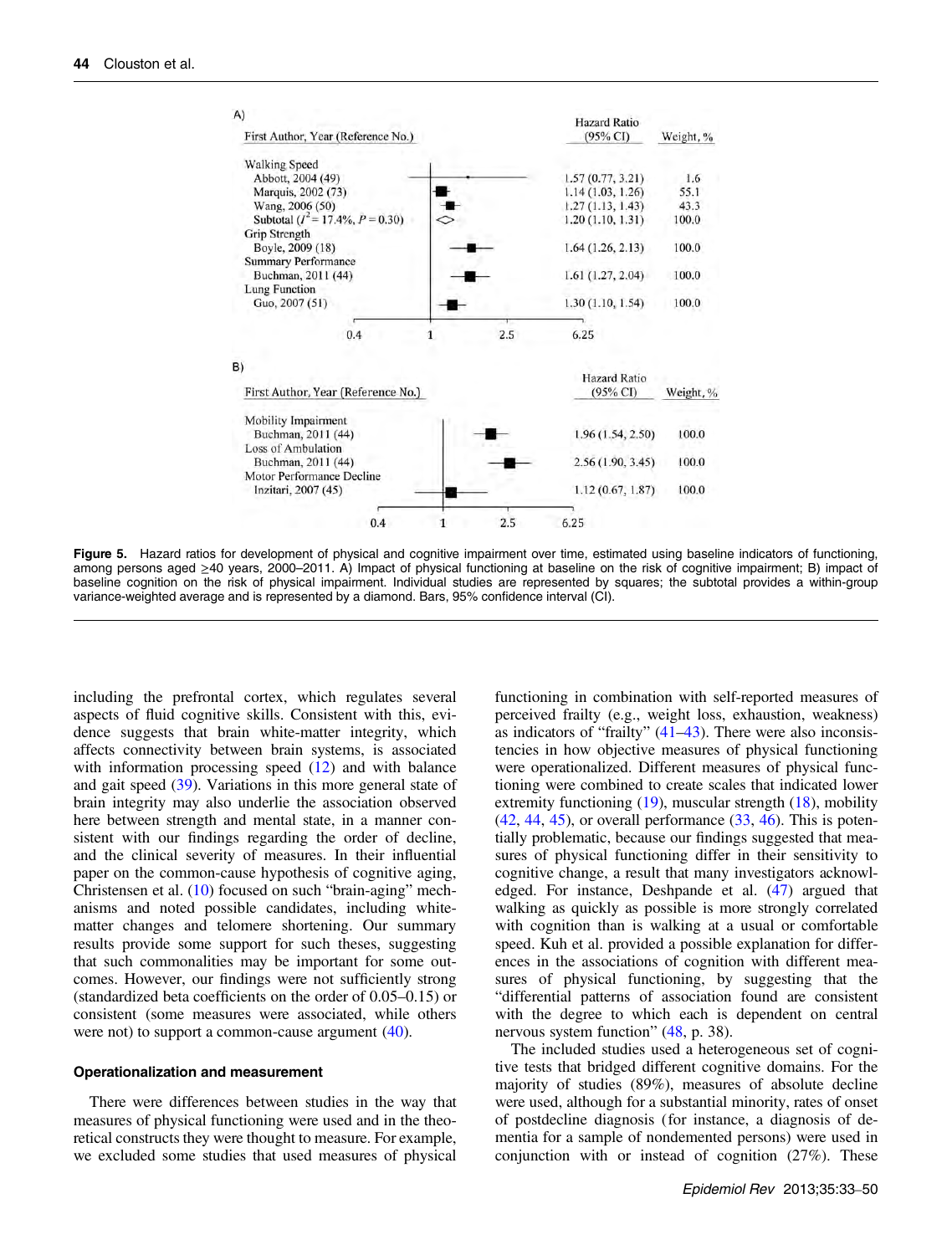<span id="page-13-0"></span>

Figure 6. Average standardized regression coefficients (β) for change in fluid cognition derived using change in physical function among persons aged ≥40 years, 2000–2011. Individual studies are represented by squares; subtotals provide within-group variance-weighted averages and are represented by diamonds. Bars, 95% confidence interval (CI).

usually included risk of mild cognitive impairment [\(18](#page-16-0), [26](#page-16-0)), dementia [\(24](#page-16-0), [49,](#page-17-0) [50](#page-17-0)), and Alzheimer's disease [\(18](#page-16-0), [42,](#page-17-0) [51](#page-17-0)), though some studies used hazard models to predict risk of poor functioning defined as lower scores for fluid cognition  $(36)$  $(36)$  or MSE  $(34)$  $(34)$ .

In all cases, measures of physical and cognitive functioning were correlated, though the strength and consistency of those relations depended on the particular measures used. Many studies used an indicator of MSE, such as the MMSE [\(21,](#page-16-0) [37,](#page-17-0) [45](#page-17-0), [47,](#page-17-0) [52](#page-17-0)), while some provided estimates for general fluid cognition  $(41, 44, 53)$  $(41, 44, 53)$  $(41, 44, 53)$  $(41, 44, 53)$  $(41, 44, 53)$  and in some cases for cognitive domains, including memory [\(25](#page-16-0), [29](#page-16-0), [41](#page-17-0), [53](#page-17-0)), fluency  $(23, 25)$  $(23, 25)$  $(23, 25)$  $(23, 25)$  $(23, 25)$ , and executive functioning  $(23, 53, 54)$  $(23, 53, 54)$  $(23, 53, 54)$  $(23, 53, 54)$ . In a few cases, analyses included a measure of crystallized intelligence ([29,](#page-16-0) [31,](#page-16-0) [55](#page-17-0)). While we were unable to differentiate between different domains of fluid cognition, Tabbarah et al. [\(20](#page-16-0)) made a convincing argument that different domains of fluid cognition are not substantively distinct.

#### Potential limitations

This review had some potential limitations that may affect the generalizability of our results. For example, we limited our review to studies published between January 2000 and October 2011. We did not review studies published prior to 2000 to avoid redundancy, as this literature has been examined previously [\(14](#page-16-0)) and because the number of studies examining the longitudinal relation between physical and cognitive change, virtually nonexistent prior to 2003, increased substantially after 2005. We also included only studies written in English. By replicating our searches without this language restriction, we estimated that this restriction was unlikely to have reduced the total number of studies identified by more than 5%. While this is likely to have been a conservative estimate (since removing the language restriction enabled us to identify papers in

other languages only if they gave key words or an abstract in English, given that our search terms were in English), we do not believe that this restriction will have introduced significant bias.

We used fluid cognition, MSE, and diagnostic measures of cognition to characterize different measures of cognition, although measures used to indicate any of these varied between studies. At least one study characterizing the differences between specific indicators noted no difference in the estimates using various indicators of fluid cognition [\(20](#page-16-0)). Moreover, others alternatively called MSE an indicator of global cognition  $(23)$  $(23)$  and an indicator of impairment [\(24](#page-16-0)). Finally, our use of diagnostic measures of cognition as an outcome for cognitive change involved collapsing across several distinct diagnostic outcomes (e.g., unspecified dementia, mild cognitive impairment, Alzheimer's disease) that were used in the reviewed studies. This heterogeneity may have introduced some error into our estimates for studies using diagnostic measures of cognition as their outcome; however, our results did not depend on which diagnosis was used. Despite these potential limitations, analyses by subtype of measures within the general cognitive concepts (diagnostic measures of cognition, MSE, and fluid cognition) provided substantively similar results, and thus we felt that these groupings were acceptable for our purposes.

We were unable to examine whether physical functioning declined first or cognition declined first, because of insufficient data. In our review, most studies viewed cognition as the outcome, while others used physical functioning. However, Kuh et al. [\(48](#page-17-0)) found that midlife changes in fluid cognition predicted levels of physical performance 10 years after onset of cognitive impairment, and Buracchio et al. ([34\)](#page-16-0) found that walking speed declined 12 years before onset of cognitive impairment. We found that walking speed was more strongly and consistently correlated with fluid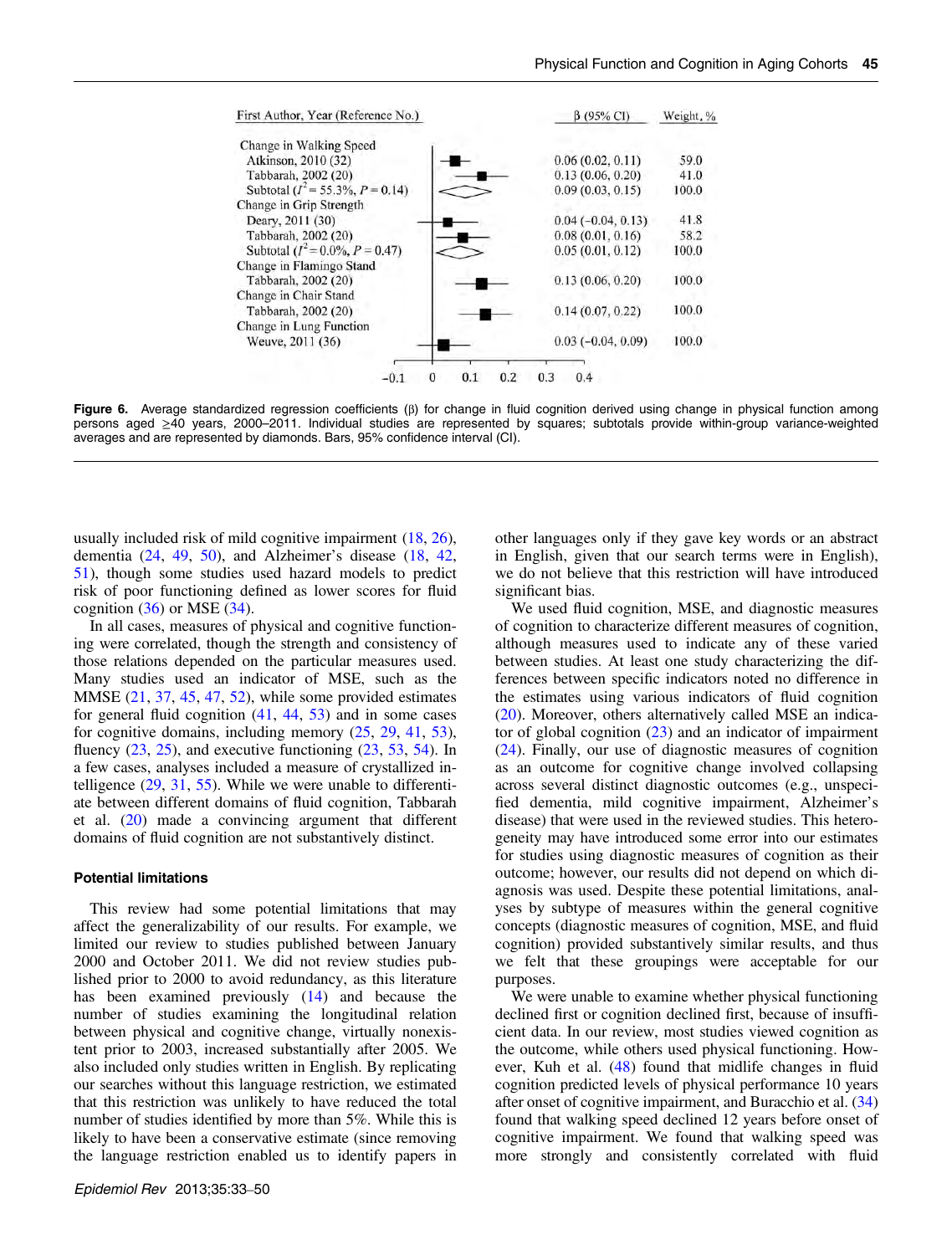cognition (which declines as early as midlife  $(1, 2)$  $(1, 2)$  $(1, 2)$  $(1, 2)$ ) than with MSE (which declines much later  $(3)$  $(3)$ ), while grip strength was more strongly and consistently correlated with MSE than with fluid cognition. Such a result might suggest that measures are differently susceptible to change in a way that might depend on age. Further longitudinal analysis using repeat measurements of physical and cognitive functioning is necessary to unravel such complex relations.

Finally, the relatively small number of studies investigating any one specific relation, due in part to the diversity of measures used, was a limitation of our analyses. Thus, we were often unable to pursue analysis of potential modifying factors because of limited statistical power. This highlights the importance of trying to standardize the analyses undertaken in future studies so that results are more comparable.

## Relevance to public health

There is a growing body of literature examining the impact of physical exercise interventions on ameliorating cognitive decline in persons with cognitive impairment and examining the impact of cognitive training for reducing fall risk ([56](#page-17-0)). The results of this literature broadly support the effectiveness of physical intervention for improving cognitive function and the effectiveness of cognitive intervention for improving aspects of physical functioning. However, in addition to confirming the longitudinal interrelation of physical and cognitive change, our results suggest that interventions may vary in their capacity to effect change depending on the outcomes used to measure effectiveness. Some authors support this differential view, noting that involvement in resistance training may provide stronger benefit to fluid cognition than involvement in balance interventions ([57\)](#page-17-0).

#### Methodological considerations

The majority of studies used age-heterogeneous samples, which can be problematic for a number of reasons. In particular, when not carefully analyzed, age-heterogeneous samples can increase bias in results by conflating betweenperson age differences with within-person change when models are misspecified ([58,](#page-17-0) [59](#page-17-0)). Additionally, because of systemic changes related to morbidity and mortality, it is important to consider health and terminal decline processes in understanding the effects of particular biologic and health-related changes on physical and cognitive functioning. With measures of physical functioning, such as grip strength, there are additional problems because grip strength varies interactively by age and sex  $(4, 60, 61)$  $(4, 60, 61)$  $(4, 60, 61)$  $(4, 60, 61)$  $(4, 60, 61)$  $(4, 60, 61)$ ; thus, simply adjusting for age and sex may not be sufficient. Similarly, the secular increases in both height and childhood cognition across birth cohorts are likely to cause substantial bias in the intercepts and possibly in the slopes. Since the findings on within-person change presented here were significant on average, this is unlikely to have modified the results shown. However, in future research, investigators should consider the role of secular differences in birth cohorts when considering the relations between physical and cognitive functioning.

## Mediating factors

Many of the reviewed studies included adjustment for SEP, along with demographic and health factors that are strongly correlated with SEP at baseline. There were sex differences in the relation between grip strength and fluid cognition at midlife in one case where it was explicitly analyzed ([31\)](#page-16-0). When indicators of individual SEP were included, relations were often not reported, though when reported the addition of SEP to models attenuated results. Parental SEP is known to predict both physical and cognitive development [\(62](#page-17-0)). Moreover, a person's own SEP is strongly correlated with cognitive reserve [\(63](#page-17-0)) and physical functioning in later life  $(64, 65)$  $(64, 65)$  $(64, 65)$ . However, we also found that 2 studies including measures of childhood cognition found no results ([29,](#page-16-0) [30\)](#page-16-0), consistent with evidence that SEP is associated with prior cognition. Better conceptualization of the fundamental role that SEP plays in late-life physical and cognitive functioning may help us understand why some people experience faster declines in cognition and physical function than do others.

Depression is correlated with cognitive decline and cognitive impairment in later life  $(66)$  $(66)$  and has also been shown to be associated with physical functioning [\(67](#page-17-0)). In our review, 11 studies adjusted for depression. Depression was usually measured with the Centers for Epidemiologic Studies Depression Scale, which was sometimes dichotomized [\(37](#page-17-0), [52\)](#page-17-0). Depression was rarely considered in studies using physical function as the outcome, and when included these results were generally not discussed ([53\)](#page-17-0). Nevertheless, when they were included in Atkinson et al.'s analyses of cognition, "depressive symptoms had the greatest impact on reducing the association between [cognition] and gait speed decline" ([54,](#page-17-0) p. 848). Depression may play a complex role in aging, acting as both an outcome of physical and cognitive aging and a cause of declines in capability. Future research should include investigation of the role that depression plays in linking physical functioning to cognition and in hastening age-related decline.

Risky health behaviors (excessive alcohol intake, low physical activity, high body mass, and smoking) provide a mechanism through which individuals may modify their own risk of age-related decline across multiple domains of functioning. Seventeen studies included some analysis of health behaviors and generally found mixed results. Alcohol intake was not correlated with worse performance [\(20](#page-16-0), [30\)](#page-16-0). Results for physical activity were mixed, though generally suggestive that physical activity plays a role in explaining the relation between cognitive functioning and physical functioning  $(25, 44, 46)$  $(25, 44, 46)$  $(25, 44, 46)$  $(25, 44, 46)$  $(25, 44, 46)$ . Though body mass was examined in 17 studies, it was not found to play a consistent role in explaining associations between cognition and physical functioning. Finally, results for smoking were overwhelmingly negative [\(18](#page-16-0), [36,](#page-17-0) [44](#page-17-0), [51\)](#page-17-0) or were not reported ([46,](#page-17-0) [47](#page-17-0), [54](#page-17-0)). In future research, investigators may consider the role that smoking plays in relation to physical activity and the overall role of a healthy lifestyle, combining information across multiple domains. Our results might provide support for the view that some common processes of oxidative and nitrosative stress ([13\)](#page-16-0) and changes in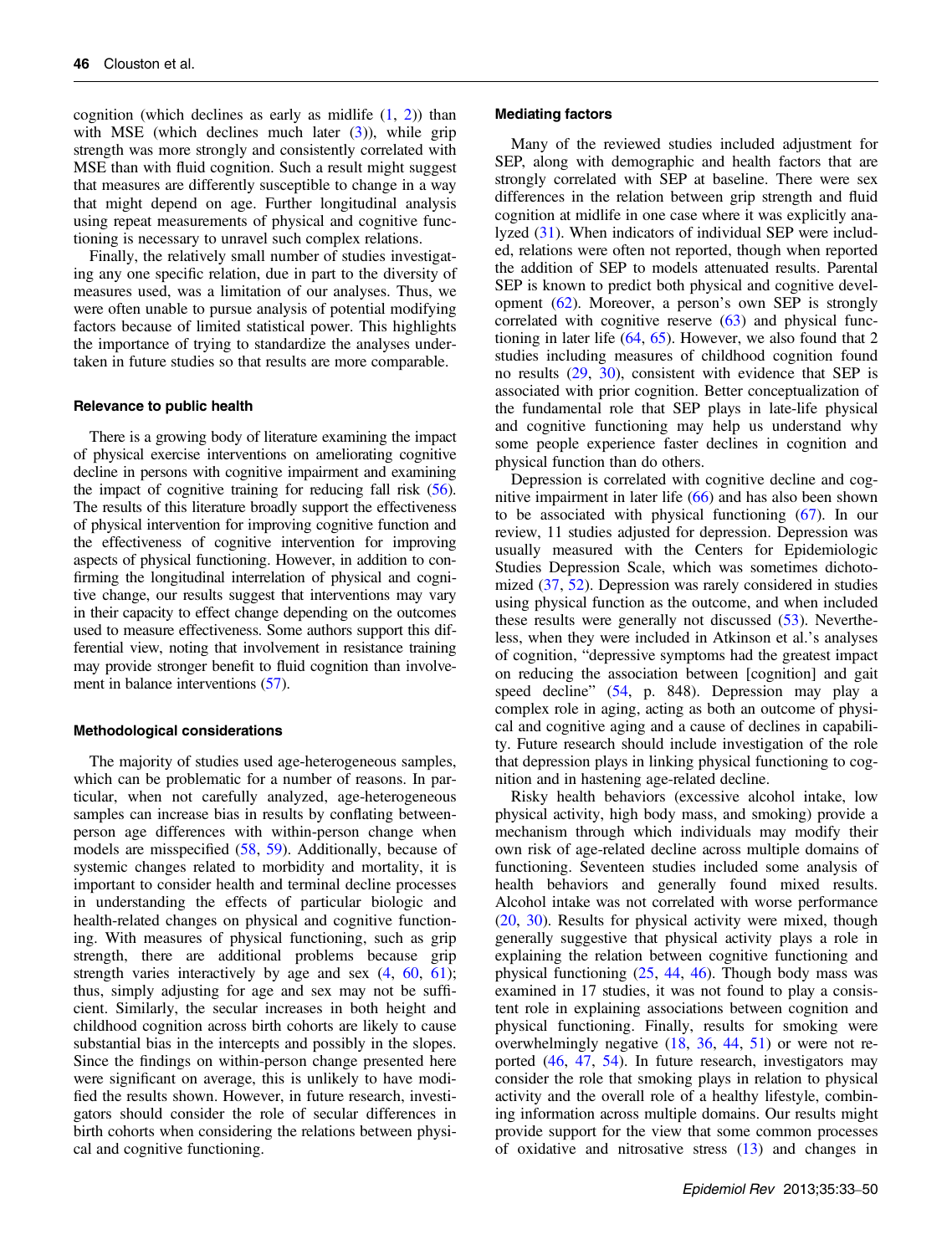<span id="page-15-0"></span>vulnerability to pathology ([40\)](#page-17-0), in conjunction with external factors such as smoking [\(68\)](#page-17-0), may increase the risk of declines in both physical and cognitive functioning.

## Recommendations for future analysis

We have identified several substantial gaps in this literature on the association between age-associated physical functioning and cognitive functioning related to measurement, gaps in analysis, reporting of results, and statistical analysis. First, few studies considered potential explanatory variables that might account for joint change in physical and cognitive functioning. Similarly, few studies included analysis of lung function, chair rises, or flamingo stands. Finally, we found little discussion of the order of declines, with only 1 study explicitly evaluating whether changes in the rate of decline in physical function preceded future cognitive impairment ([34\)](#page-16-0). Investigators should seek to incorporate more repeat measures of physical and cognitive functioning in order to identify which measures change first. The relations identified here were not consistent. Researchers should consider the possibility that common declines occur as a result of external factors that hasten aging [\(68](#page-17-0)). Finally, studies should incorporate a wider range of physical and cognitive measures. In many studies, single measures of cognition (e.g., the MMSE) or physical function (e.g., grip strength) are used; however, future research will require repeated measurement across multiple domains of physical and cognitive functioning to analyze these complex relations.

Other factors remain important when completing future research. Consistency is important when reporting information about data and their analyses. For instance, a number of studies only included P values or characterized their estimates as nonsignificant. Similarly, authors rarely reported estimates of their response rates at baseline or their rates of attrition from these effective samples afterwards. Better cognizance about statements detailing reporting standards for systematic reviews, including the STROBE statement  $(69)$  $(69)$ , may be helpful when reporting results from singlesample analyses. Finally, analytic methods for understanding longitudinal data have progressed significantly. These methods can be used to correct for bias resulting from incomplete observations (due to attrition or mortality selection), permit models based on alternative temporal axes (e.g., age, birth cohort, proximity to death), and can be used for fitting alternative models of change (random change-points, mixed declines). Such methods (including mixed-effects regression and structural equation modeling) are necessary for separating between-person differences from within-person changes in the analysis of longitudinal studies, especially when data include multiple waves of age-heterogeneous data (81% of our studies) ([70\)](#page-17-0).

## **Conclusion**

Staying alert and keeping physically able are important for healthy aging and maintenance of functional independence. As the global population ages and health-care cost projections increase, there is keen interest in maximizing

years of health and minimizing years of disability for older adults. Cross-sectional evidence for a strong association between age-related differences in physical and cognitive functioning prompted a "common cause" theory of aging, positing a single aging process that manifests in joint within-individual declines in physical and cognitive ability. This systematic review provides an evaluation of the evidence from longitudinal studies, permitting testing of the link between physical and cognitive functioning without the fundamental confounds of cross-sectional studies. In general, we found evidence that changes in physical and cognitive functioning are associated, but these associations were not sufficiently strong and consistent to provide conclusive evidence for "common cause" aging. Not all declines occurred together, and not all measures had equal impact. Future studies that delineate the causal order of physical and cognitive change by examining in greater detail the individual rates of change and variation and the temporal ordering of individual changes in the acceleration of physical and cognitive change using appropriate measures will contribute to the advancement of current knowledge related to trajectories of healthy and pathologic aging.

## ACKNOWLEDGMENTS

Author affiliations: Laboratory for Integrative Lifespan Research, Department of Psychology, Faculty of Social Sciences, University of Victoria, Victoria, British Columbia, Canada (Sean Clouston, Scott M. Hofer, Paul Brewster); MRC Unit for Lifelong Health and Ageing, London, United Kingdom (Diana Kuh, Marcus Richards, Rebecca Hardy, Rachel Cooper, Sean Clouston); MRC National Survey of Health and Development, Institute of Epidemiology and Health Care, University College London, London, United Kingdom (Diana Kuh, Marcus Richards, Rachel Cooper, Rebecca Hardy); and Section of Social and Behavioral Sciences, College of Dental Medicine, Columbia University, New York, New York (Marcie S. Rubin).

This work was supported by the Medical Research Council (grant U123092724; Diana Kuh, Marcus Richards, Rebecca Hardy, and Rachel Cooper); by the Canadian Institutes of Health Research—Institute of Aging (grant CUK103284; Sean Clouston, Scott Hofer, and Marcie Rubin); by doctoral funding from the Canadian Institutes of Health Research (Paul Brewster); by New Dynamics of Ageing, a United Kingdom cross-council research program (HALCyon grant RES-353-25-0001; Rachel Cooper); and by grants for the Integrative Analysis of Longitudinal Studies on Aging from the US National Institute on Aging (grant AG026453; Scott Hofer).

Conflict of interest: none declared.

## **REFERENCES**

<sup>1.</sup> Singh-Manoux A, Kivimaki M, Glymour MM, et al. Timing of onset of cognitive decline: results from Whitehall II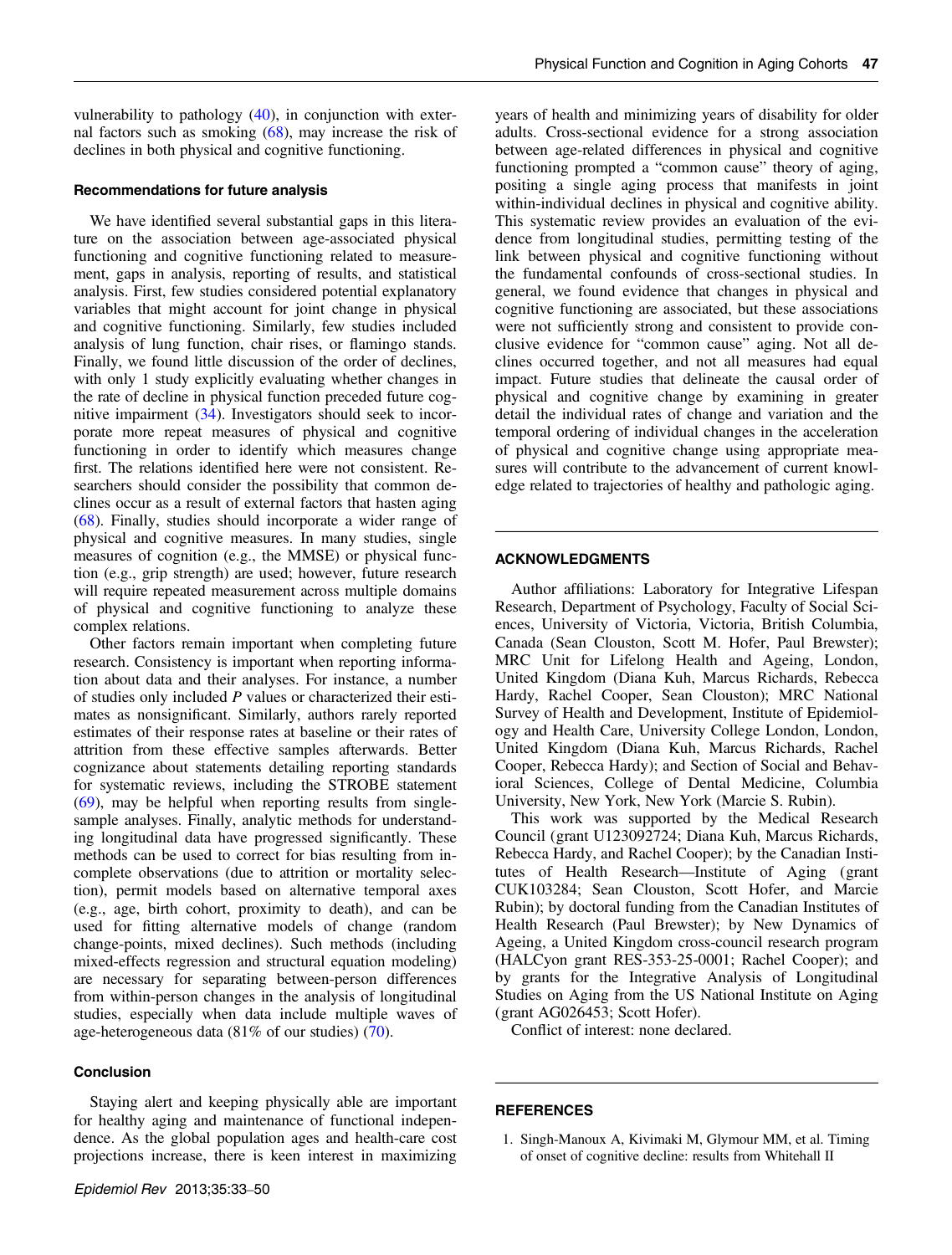<span id="page-16-0"></span>prospective cohort study. Br Med J. 2012;344(d7622):1–8. ([doi:10.1136/bmj.d7622\)](http://dx.doi.org/10.1136/bmj.d7622).

- 2. Richards M, Shipley B, Fuhrer R, et al. Cognitive ability in childhood and cognitive decline in mid-life: longitudinal birth cohort study. Br Med J. 2004;328(7439):552–557.
- 3. Ismail Z, Rajji TK, Shulman KI. Brief cognitive screening instruments: an update. *Int J Geriatr Psychiatry*. 2010;25(2): 111–120.
- 4. Cooper R, Hardy R, Sayer AA, et al. Age and gender differences in physical capability levels from mid-life onwards: the harmonisation and meta-analysis of data from eight UK cohort studies. PLoS One. 2011;6(11):1–14. ([doi:10.1371/](http://dx.doi.org/10.1371/journal.pone.0027899) [journal.pone.0027899](http://dx.doi.org/10.1371/journal.pone.0027899)).
- 5. Blumenthal HT. The aging-disease dichotomy: true or false? J Gerontol A Biol Sci Med Sci. 2003;58(2):138–145.
- 6. Studenski S, Perera S, Patel K, et al. Gait speed and survival in older adults. JAMA. 2011;305(1):50–58.
- 7. Cooper R, Kuh D, Hardy R. Objectively measured physical capability levels and mortality: systematic review and metaanalysis. Br Med J. 2010;341:c4467. [\(http://dx.doi.org/10.](http://dx.doi.org/10.1136/bmj.c4467) [1136/bmj.c4467](http://dx.doi.org/10.1136/bmj.c4467)).
- 8. Cooper R, Kuh D, Cooper C, et al. Objective measures of physical capability and subsequent health: a systematic review. Age Ageing. 2011;40(1):14–23.
- 9. Dewey ME, Saz P. Dementia, cognitive impairment and mortality in persons aged 65 and over living in the community: a systematic review of the literature. Int J Geriatr Psychiatry. 2001;16(8):751–761.
- 10. Christensen H, Mackinnon A, Korten A, et al. The "common cause hypothesis" of cognitive aging: evidence for not only a common factor but also specific associations of age with vision and grip strength in a cross-sectional analysis. Psychol Aging. 2001;16(4):588–599.
- 11. Baillieux H, Smet HJD, Paquier PF, et al. Cerebellar neurocognition: insights into the bottom of the brain. Clin Neurol Neurosurg. 2008;110(8):763–773.
- 12. Penke L, Maniega SM, Murray C, et al. A general factor of brain white matter integrity predicts information processing speed in healthy older people. J Neurosci. 2010;30(22): 7569–7574.
- 13. Farooqui T, Farooqui AA. Aging: an important factor for the pathogenesis of neurodegenerative diseases. Mech Ageing Dev. 2009;130(4):203–215.
- 14. Hofer SM, Berg S, Era P. Evaluating the interdependence of aging-related changes in visual and auditory acuity, balance, and cognitive functioning. Psychol Aging. 2003;18(2): 285–305.
- 15. Hofer SM, Flaherty BP, Hoffman L. Cross-sectional analysis of time-dependent data: mean-induced association in ageheterogeneous samples and an alternative method based on sequential narrow age-cohort samples. Multivariate Behav Res. 2006;41(2):165–187.
- 16. Moher D, Liberati A, Tetzlaff J, et al. Preferred reporting items for systematic reviews and meta-analyses: the PRISMA statement. PLoS Med. 2009;6(7):1–6. [\(doi:10.1371/journal.](http://dx.doi.org/10.1371/journal.pmed.1000097) [pmed.1000097](http://dx.doi.org/10.1371/journal.pmed.1000097)).
- 17. Jüni P, Witschi A, Bloch R, et al. The hazards of scoring the quality of clinical trials for meta-analysis. JAMA. 1999; 282(11):1054–1060.
- 18. Boyle PA, Buchman AS, Wilson RS, et al. Association of muscle strength with the risk of Alzheimer disease and the rate of cognitive decline in community-dwelling older persons. Arch Neurol. 2009;66(11):1339–1344.
- 19. Pugh MJ, Palmer RF, Parchman ML, et al. Association of suboptimal prescribing and change in lower extremity

physical function over time. Gerontology. 2007;53(6): 445–453.

- 20. Tabbarah M, Crimmins EM, Seeman TE. The relationship between cognitive and physical performance: MacArthur studies of successful aging. J Gerontol A Biol Sci Med Sci. 2002;57(4):M228–M235.
- 21. Raji MA, Kuo Y-F, Snih SA, et al. Cognitive status, muscle strength, and subsequent disability in older Mexican Americans. J Am Geriatr Soc. 2005;53(9):1462–1468.
- 22. Rivera JA, Fried LP, Weiss CO, et al. At the tipping point: predicting severe mobility difficulty in vulnerable older women. J Am Geriatr Soc. 2008;56(8):1417–1423.
- 23. Soumare A, Tavernier B, Alperovitch A, et al. A cross-sectional and longitudinal study of the relationship between walking speed and cognitive function in community-dwelling elderly people. J Gerontol A Biol Sci Med Sci. 2009; 64(10):1058–1065.
- 24. Giltay EJ, Nissinen A, Giampaoli S, et al. Apolipoprotein E genotype modifies the association between midlife lung function and cognitive function. Dement Geriatr Cogn Disord. 2009;28(5):433–441.
- 25. Aichberger MC, Busch MA, Reischies FM, et al. Effect of physical inactivity on cognitive performance after 2.5 years of follow-up: longitudinal results from the Survey of Health, Ageing, and Retirement (SHARE). J Gerontopsychol Geriatr Psychiatry. 2010;23(1):7–15.
- 26. Sattler C, Erickson KI, Toro P, et al. Physical fitness as a protective factor for cognitive impairment in a prospective population-based study in Germany. J Alzheimers Dis. 2011; 26(4):709–718.
- 27. Larson EB, Wang L, Bowen JD, et al. Exercise is associated with reduced risk for incident dementia among persons 65 years of age and older. Ann Intern Med. 2006;144(2):73–81.
- 28. Charles LE, Burchfiel CM, Fekedulegn D, et al. Occupational and other risk factors for hand-grip strength: the Honolulu-Asia Aging Study. Occup Environ Med. 2006;63(12): 820–827.
- 29. Richards M, Strachan D, Hardy R, et al. Lung function and cognitive ability in a longitudinal birth cohort study. Psychosom Med. 2005;67(4):602–608.
- 30. Deary I, Johnson W, Gow A, et al. Losing one's grip: a bivariate growth curve model of grip strength and nonverbal reasoning from age 79 to 87 years in the Lothian Birth Cohort 1921. J Gerontol B Psychol Sci Soc Sci. 2011; 66(6):699–707.
- 31. Auyeung T, Lee J, Kwok T, et al. Physical frailty predicts future cognitive decline—a four-year prospective study in 2737 cognitively normal older adults. J Nutr Health Aging. 2011;15(8):690–694.
- 32. Atkinson HH, Rapp SR, Williamson JD, et al. The relationship between cognitive function and physical performance in older women: results from the Women's Health Initiative Memory Study. J Gerontol A Biol Sci Med Sci. 2010; 65(3):300–306.
- 33. Raji MA, Ostir GV, Markides KS, et al. The interaction of cognitive and emotional status on subsequent physical functioning in older Mexican Americans: findings from the Hispanic Established Population for the Epidemiologic Study of the Elderly. J Gerontol A Biol Sci Med Sci. 2002;57(10): M678–M682.
- 34. Buracchio T, Dodge HH, Howieson D, et al. The trajectory of gait speed preceding MCI. Arch Neurol. 2010;67(8):980–986.
- 35. Gatz M, Reynolds CA, Finkel D, et al. Dementia in Swedish twins: predicting incident cases. Behav Genet. 2010;40(6): 768–775.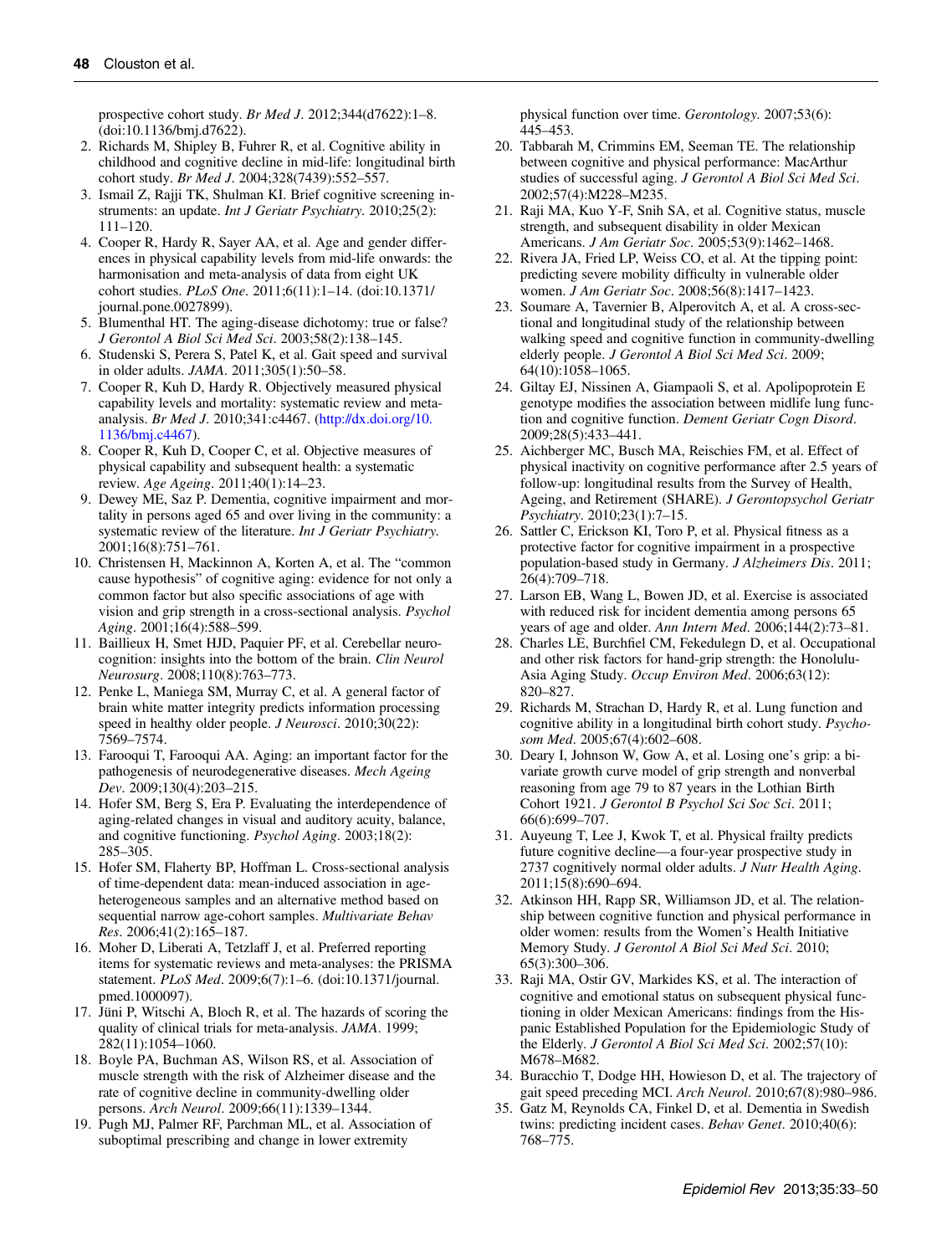- <span id="page-17-0"></span>36. Weuve J, Glymour MM, Hu H, et al. Forced expiratory volume in 1 second and cognitive aging in men. J Am Geriatr Soc. 2011;59(7):1283-1292.
- 37. Alfaro-Acha A, Snih SA, Raji MA, et al. Handgrip strength and cognitive decline in older Mexican Americans. J Gerontol A Biol Sci Med Sci. 2006;61(8):859–865.
- 38. Bain LJ, Barker W, Loewenstein DA, et al. Towards an earlier diagnosis of Alzheimer disease (Proceedings of the 5th MCI Symposium, 2007). Alzheimer Dis Assoc Disord. 2008;22(2):99–110.
- 39. Starr JM, Leaper S, Murray A, et al. Brain white matter lesions detected by magnetic resonance imaging are associated with balance and gait speed. J Neurol Neurosurg Psychiatry. 2003;74(1):94–98.
- 40. Hayflick L. The not-so-close relationship between biological aging and age-associated pathologies in humans. J Gerontol A Biol Sci Med Sci. 2004;59(6):B547–B550.
- 41. Boyle PA, Buchman AS, Wilson RS, et al. Physical frailty is associated with incident mild cognitive impairment in community-based older persons. J Am Geriatr Soc. 2010; 58(2):248–255.
- 42. Buchman AS, Leurgans SE, Boyle PA, et al. Combinations of motor measures more strongly predict adverse health outcomes in old age: the Rush Memory and Aging Project, a community-based cohort study. BMC Med. 2011;9(42):1-11. ([doi:10.1186/1741-7015-1189-1142\)](http://dx.doi.org/10.1186/1741-7015-1189-1142).
- 43. Raji MA, Al Snih S, Ostir GV, et al. Cognitive status and future risk of frailty in older Mexican Americans. J Gerontol A Biol Sci Med Sci. 2010;65(11): 1228–1234.
- 44. Buchman AS, Boyle PA, Leurgans SE, et al. Cognitive function is associated with the development of mobility impairments in community-dwelling elders. Am J Geriatr Psychiatry. 2011;19(6):571–580.
- 45. Inzitari M, Baldereschi M, Di Carlo A, et al. Impaired attention predicts motor performance decline in older community-dwellers with normal baseline mobility: results from the Italian Longitudinal Study on Aging (ILSA). J Gerontol A Biol Sci Med Sci. 2007;62(8):837–843.
- 46. Payette H, Gueye NR, Gaudreau P, et al. Trajectories of physical function decline and psychological functioning: the Quebec Longitudinal Study on Nutrition and Successful Aging (NuAge). J Gerontol B Psychol Sci Soc Sci. 2011;66(S1):i82–i90.
- 47. Deshpande N, Metter EJ, Bandinelli S, et al. Gait speed under varied challenges and cognitive decline in older persons: a prospective study. Age Ageing. 2009;38(5): 509–514.
- 48. Kuh D, Cooper R, Hardy R, et al. Lifetime cognitive performance is associated with midlife physical performance in a prospective national birth cohort study. Psychosom Med. 2009;71(1):38–48.
- 49. Abbott RD, White LR, Ross GW, et al. Walking and dementia in physically capable elderly men. JAMA. 2004;292(12): 1447–1453.
- 50. Wang L, Larson EB, Bowen JD, et al. Performance-based physical function and future dementia in older people. Arch Intern Med. 2006;166(10):1115–1120.
- 51. Guo X, Waern M, Sjögren K, et al. Midlife respiratory function and incidence of Alzheimer's disease: a 29-year longitudinal study in women. Neurobiol Aging. 2007;28(3): 343–350.
- 52. Alfaro-Acha A, Al Snih S, Raji MA, et al. Does 8-foot walk time predict cognitive decline in older Mexican Americans? J Am Geriatr Soc. 2007;55(2):245–251.
- 53. Watson NL, Rosano C, Boudreau RM, et al. Executive function, memory, and gait speed decline in well-functioning older adults. J Gerontol A Biol Sci Med Sci. 2010;65(10): 1093–1100.
- 54. Atkinson HH, Rosano C, Simonsick EM, et al. Cognitive function, gait speed decline, and comorbidities: the Health, Aging and Body Composition Study. J Gerontol A Biol Sci Med Sci. 2007;62(8):844–850.
- 55. Christensen H, Korten AE, Mackinnon AJ, et al. Are changes in sensory disability, reaction time, and grip strength associated with changes in memory and crystallized intelligence? Gerontology. 2000;46(5):276–292.
- 56. Angevaren M, Aufdemkampe G, Verhaar H, et al. Physical activity and enhanced fitness to improve cognitive function in older people without known cognitive impairment. Cochrane Database Syst Rev. 2008;16(3):CD005381. ([doi:10.1002/](http://dx.doi.org/10.1002/14651858.CD005381.pub3) [14651858.CD005381.pub3\)](http://dx.doi.org/10.1002/14651858.CD005381.pub3).
- 57. Liu-Ambrose T, Nagamatsu LS, Graf P, et al. Resistance training and executive functions: a 12-month randomized controlled trial. Arch Intern Med. 2010;170(2):1–8. [\(doi:10.1186/](http://dx.doi.org/10.1186/1471-2318-1110-1125) [1471-2318-1110-1125](http://dx.doi.org/10.1186/1471-2318-1110-1125)).
- 58. Piccinin AM, Muñiz G, Matthews FE, et al. Terminal decline from within- and between-person perspectives, accounting for incident dementia. J Gerontol B Psychol Sci Soc Sci. 2011; 66(4):391–401.
- 59. Sliwinski M, Hoffman L, Hofer SM. Evaluating convergence of within-person change and between-person age differences in age-heterogeneous longitudinal studies. Res Hum Dev. 2010;7(1):45–60.
- 60. Andersen-Ranberg K, Petersen I, Frederiksen H, et al. Cross-national differences in grip strength among 50+ yearold Europeans: results from the SHARE study. Eur J Ageing. 2009;6(3):227–236.
- 61. Werle S, Goldhahn J, Drerup S, et al. Age- and genderspecific normative data of grip and pinch strength in a healthy adult Swiss population. J Hand Surg Eur Vol. 2009;34(1):76–84.
- 62. Currie J. Healthy, wealthy, and wise: socioeconomic status, poor health in childhood, and human capital development. J Econ Lit. 2009;47(1):87–122.
- 63. Richards M, Sacker A. Lifetime antecedents of cognitive reserve. J Clin Exp Neuropsychol. 2003;25(5):614–624.
- 64. Hegewald MJ, Crapo RO. Socioeconomic status and lung function. Chest. 2007;132(5):1608–1614.
- 65. Brunner E, Shipley M, Spencer V, et al. Social inequality in walking speed in early old age in the Whitehall II study. J Gerontol A Biol Sci Med Sci. 2009;64(10):1082–1089.
- 66. Steffens D, Otey E, Alexopoulos G, et al. Perspectives on depression, mild cognitive impairment, and cognitive decline. Arch Gen Psychiatry. 2006;63(2):130–138.
- 67. Buchner DM, Cress ME, Esselman PC, et al. Factors associated with changes in gait speed in older adults. J Gerontol A Biol Sci Med Sci. 1996;51(6):M297–M302.
- 68. Atkinson HH, Cesari M, Kritchevsky SB, et al. Predictors of combined cognitive and physical decline. J Am Geriatr Soc. 2005;53(7):1197–1202.
- 69. Von Elm E, Altman DG, Egger M, et al. The Strengthening the Reporting of Observational Studies in Epidemiology (STROBE) statement: guidelines for reporting observational studies. Bull World Health Organ. 2007; 85(11):867–872.
- 70. Kurland BF, Johnson LL, Egleston BL, et al. Longitudinal data with follow-up truncated by death: match the analysis method to research aims. Stat Sci. 2009;24(2): 211–222.